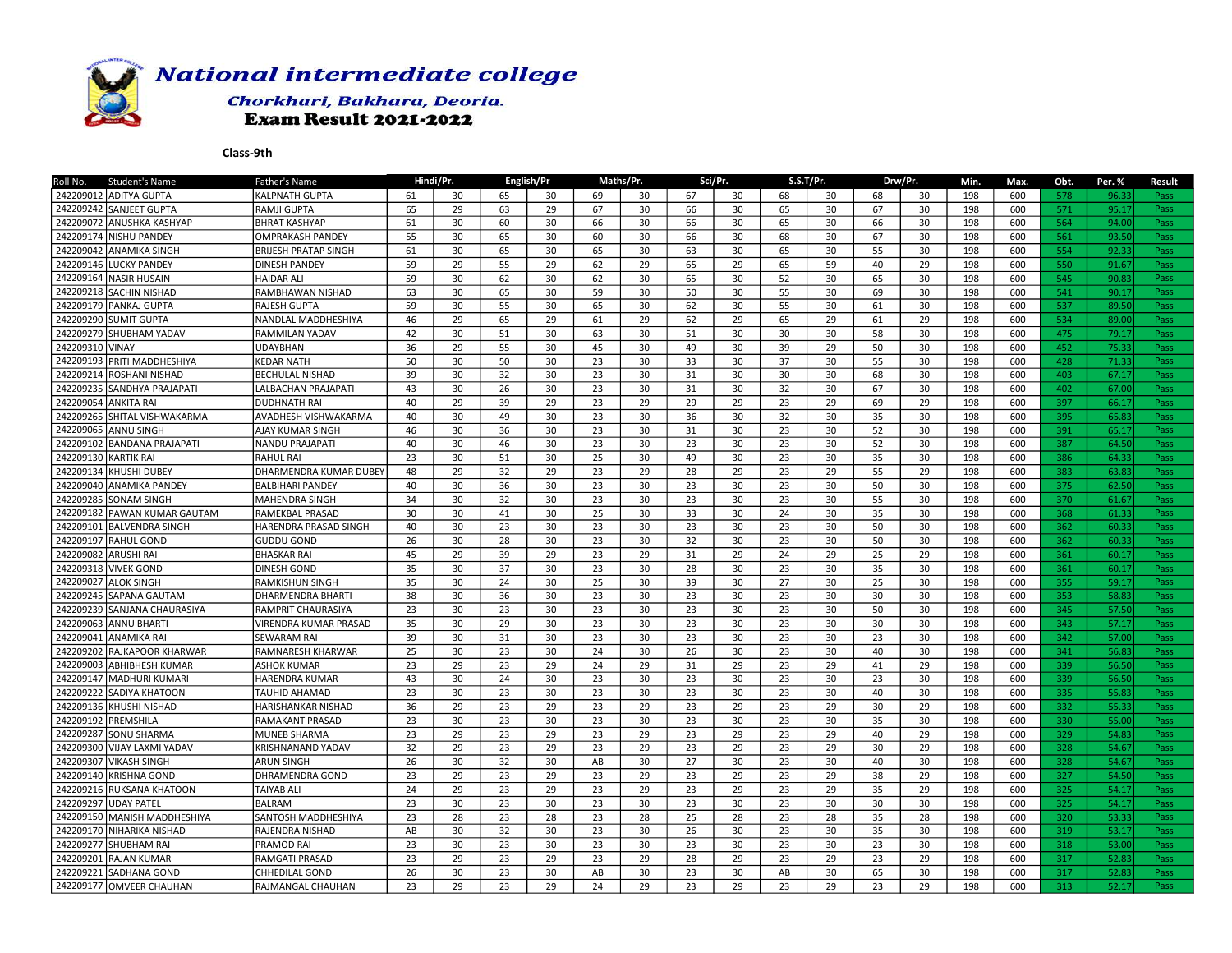

## Chorkhari, Bakhara, Deoria. **Exam Result 2021-2022**

| <b>Student's Name</b><br>Roll No.      | Father's Name            |    | Hindi/Pr. |    | English/Pr |    | Maths/Pr. |    | Sci/Pr. |    | S.S.T/Pr. |    | Drw/Pr. | Min. | Max. | Obt. | Per. % | <b>Result</b>     |
|----------------------------------------|--------------------------|----|-----------|----|------------|----|-----------|----|---------|----|-----------|----|---------|------|------|------|--------|-------------------|
| 242209280 SHWETA KANNAUJIYA            | RAJESH KUMAR KANNAUJIYA  | 24 | 28        | 23 | 28         | AB | 28        | 23 | 28      | AB | 28        | 69 | 28      | 198  | 600  | 307  | 51.17  | Pass              |
| 242209194 PRIYANKA SINGH               | RAJESH SINGH             | 27 | 30        | 23 | 30         | 23 | 30        | 23 | 30      | AB | 30        | 30 | 30      | 198  | 600  | 306  | 51.00  | Pass              |
| 242209195 RABBANI ANSARI               | AKHTAR ALI               | 23 | 28        | 23 | 28         | 23 | 28        | 23 | 28      | 23 | 28        | 23 | 28      | 198  | 600  | 306  | 51.00  | Pass              |
| 242209256 SHAHID JAMAL                 | AJMER ALI                | 23 | 30        | 23 | 30         | 23 | 30        | 28 | 30      | 23 | 30        | AB | 30      | 198  | 600  | 300  | 50.00  | Pass              |
| 242209240 SANJANA SHARMA               | SHIVNATH SHARMA          | 23 | 30        | 24 | 30         | 23 | 30        | 23 | 30      | 23 | 30        | AB | 30      | 198  | 600  | 296  | 49.33  | Pass              |
| 242209311<br>lvinay gupta              | SATYADEV GUPTA           | 23 | 29        | 23 | 29         | 23 | 29        | 23 | 29      | AB | 29        | 25 | 29      | 198  | 600  | 291  | 48.50  | Pass              |
| 242209241<br>SANJAY SHARMA             | <b>WAKIL SHARMA</b>      | AB | 29        | 23 | 29         | 23 | 29        | 23 | 29      | 23 | 29        | AB | 29      | 198  | 600  | 266  | 44.33  | Pass              |
| 242209275<br>SHREYALATA                | <b>ARVIND KUMAR</b>      | 23 | 29        | 23 | 29         | 23 | 29        | 23 | 29      | AB | 29        | AB | 29      | 198  | 600  | 266  | 44.33  | Pass              |
| 242209309 VIMAL KUMAR                  | KAMLESH KUMAR GAUTAM     | 43 |           | 40 |            | 34 |           | 35 |         | 38 |           | 65 |         | 198  | 600  | 255  | 42.50  | ncomplete         |
| 242209011<br><b>ADARSH GUPTA</b>       | SANTOSH GUPTA            | 36 |           | 33 |            | 59 |           | 35 |         | 39 |           | 50 |         | 198  | 600  | 252  | 42.00  | ncomplet          |
| 242209015 AFTAB                        | MUSTAFA ANSARI           | AB | 30        | 23 | 30         | 23 | 30        | 23 | 30      | AB | 30        | AB | 30      | 198  | 600  | 249  | 41.50  | Pass              |
| 242209257<br><b>SHAHIL ANSARI</b>      | SAHADAVAN ANSARI         | AB | 30        | 23 | 30         | 23 | 30        | 23 | 30      | AB | 30        | AB | 30      | 198  | 600  | 249  | 41.50  | Pass              |
| 242209271<br>İSHIVANAND YADAV          | KUNWAR YADAV             | AB | 29        | 23 | 29         | 23 | 29        | 23 | 29      | AB | 29        | AB | 29      | 198  | 600  | 243  | 40.50  | Pass              |
| 242209008 ABHISHEK SINGH               | DEVENDRA SINGH           | AB | 28        | 23 | 28         | 27 | 28        | 23 | 28      | AB | 28        | AB | 28      | 198  | 600  | 241  | 40.17  | Pass              |
| 242209056<br><b>ANKITA RAWAT</b>       | ANAND KUMAR RAWAT        | 41 |           | 34 |            | 23 |           | 27 |         | 23 |           | 68 |         | 198  | 600  | 216  | 36.00  | ncomplete         |
| 242209125<br>KAJAL                     | KOMAL PRASAD             | 41 |           | 43 |            | 23 |           | 23 |         | 23 |           | 55 |         | 198  | 600  | 208  | 34.67  | ncomplete         |
| 242209074 ARADHANA PRAJAPATI           | AMIT KUMAR PRAJAPATI     | 36 |           | 30 |            | 23 |           | 23 |         | 23 |           | 60 |         | 198  | 600  | 195  | 32.50  | ncomplete         |
| 242209210 RITESH NISHAD                | RAJKUMAR NISHAD          | 28 |           | 33 |            | 23 |           | 23 |         | 23 |           | 60 |         | 198  | 600  | 190  | 31.67  | Incomplete        |
| 242209223 SAH ALAM                     | SAHAB ALI                | 23 |           | 23 |            | 66 |           | 23 |         | 23 |           | 30 |         | 198  | 600  | 188  | 31.33  | Incomplete        |
| 242209292<br>SUNDRAM GAUTAM            | JITENDRA PRASAD          | 23 |           | 23 |            | 66 |           | 23 |         | 23 |           | 25 |         | 198  | 600  | 183  | 30.50  | Incomplete        |
| 242209057<br><b>ANKITA RAWAT</b>       | <b>ANAND RAWAT</b>       |    | 30        |    | 30         |    | 30        |    | 30      |    | 30        |    | 30      | 198  | 600  | 180  | 30.00  | Incomplete        |
| 242209238<br>SANGAM SINGH              | CHHEDI SINGH             |    | 30        |    | 30         |    | 30        |    | 30      |    | 30        |    | 30      | 198  | 600  | 180  | 30.00  | Incomplete        |
| 242209145 LAKSHMI SRIVASTAV            | RAKESH SRIVASTAV         | 45 |           | 37 |            | 23 |           | 23 |         | 23 |           | 23 |         | 198  | 600  | 174  | 29.00  | Incomplete        |
| 242209033<br><b>AMAN SINGH</b>         | <b>ASHOK SINGH</b>       | 23 |           | 30 |            | 23 |           | 23 |         | 23 |           | 50 |         | 198  | 600  | 172  | 28.67  | <b>Incomplete</b> |
| 242209059 ANKUR KUMAR GAUTAM           | BRIJBIHARI GAUTAM        | 24 |           | 43 |            | 24 |           | 23 |         | 27 |           | 30 |         | 198  | 600  | 171  | 28.50  | Incomplete        |
| 242209264 SHIMPI GUPTA                 | HARIRAM GUPTA            | 23 |           | 23 |            | 23 |           | 23 |         | 23 |           | 55 |         | 198  | 600  | 170  | 28.33  | Incomplete        |
| 242209286 SONAM YADAV                  | SHAMBHUNATH YADAV        | 23 |           | 34 |            | 23 |           | 23 |         | 23 |           | 40 |         | 198  | 600  | 166  | 27.67  | Incomplete        |
| 242209053 ANJITA MADDHESHIYA           | AKHILESH MADDHESHIYA     | 35 |           | 28 |            | 23 |           | 23 |         | 23 |           | 30 |         | 198  | 600  | 162  | 27.00  | <b>Incomplete</b> |
| 242209098 AYUSH PANDEY                 | RAJESH PANDEY            | 24 |           | 23 |            | 23 |           | 23 |         | 23 |           | 45 |         | 198  | 600  | 161  | 26.83  | <b>Incomplete</b> |
| 242209173 NISHA VERMA                  | <b>VIKRANT VERMA</b>     | 23 |           | 23 |            | 23 |           | 23 |         | 23 |           | 45 |         | 198  | 600  | 160  | 26.67  | Incomplete        |
| 242209043<br>Ianamika soni             | <b>BHASKAR SONI</b>      | 23 |           | 32 |            | 23 |           | 23 |         | 23 |           | 35 |         | 198  | 600  | 159  | 26.50  | Incomplete        |
| 242209108 DHARMVEER MADDHESHIYA        | RAMLAL MADDHESHIYA       | 23 |           | 26 |            | 23 |           | 23 |         | 23 |           | 40 |         | 198  | 600  | 158  | 26.33  | Incomplete        |
| 242209159 MUSKAN MADDHESHIYA           | AWADHESH MADDHESHIYA     | 26 |           | 23 |            | 23 |           | 23 |         | 23 |           | 40 |         | 198  | 600  | 158  | 26.33  | Incomplete        |
| 242209289 SUJEET PATEL                 | RAMMURAT PATEL           | 23 |           | 23 |            | 33 |           | AB |         | 24 |           | 55 |         | 198  | 600  | 158  | 26.33  | Incomplete        |
| 242209169 NEHA GAUTAM                  | LALMANI GAUTAM           | 25 |           | 23 |            | 23 |           | 23 |         | 23 |           | 40 |         | 198  | 600  | 157  |        | 26.17 Incomplete  |
| 242209114 DURGA NISHAD                 | VIRENDRA NISHAD          | 24 |           | 28 |            | 23 |           | 23 |         | 23 |           | 35 |         | 198  | 600  | 156  | 26,00  | Incomplete        |
| 242209187 POOJA YADAV                  | DINDYAL YADAV            | 23 |           | 23 |            | 23 |           | 23 |         | 23 |           | 40 |         | 198  | 600  | 155  | 25.83  | <b>Incomplete</b> |
| 242209301<br>VIJAY PATEL               | <b>VINOD PATEL</b>       | 23 |           | 23 |            | 23 |           | 23 |         | 23 |           | 40 |         | 198  | 600  | 155  | 25.83  | Incomplete        |
| 242209274 SHREYA BHARDVAJ              | RAMNARESH BHARDVAJ       | 33 |           | 23 |            | 23 |           | 23 |         | AB |           | 50 |         | 198  | 600  | 152  | 25.33  | Incomplete        |
| 242209254<br>SAURABH KUMAR MADDHESHIYA | KRISHNA NAND MADDHESHIY/ | 23 |           | 23 |            | 24 |           | 23 |         | 23 |           | 35 |         | 198  | 600  | 151  | 25.17  | Incomplete        |
| 242209034 AMAN SINGH                   | VIJAY BAHADUR SINGH      | 23 |           | 23 |            | 23 |           | 23 |         | 23 |           | 35 |         | 198  | 600  | 150  | 25.00  | <b>Incomplete</b> |
| 242209085 ARYAN VISHWAKARMA            | RAVINDRA VISHWAKARMA     | 23 |           | 23 |            | 23 |           | 23 |         | 23 |           | 35 |         | 198  | 600  | 150  | 25.00  | Incomplete        |
| 242209224 SAHANA KHATUN                | KAMRUDDIN ALI            | 23 |           | 23 |            | 23 |           | 23 |         | 23 |           | 35 |         | 198  | 600  | 150  | 25,00  | Incomplete        |
| 242209232<br>SAMEER KUMAR              | <b>JASHWANT KUMAR</b>    | 23 |           | 23 |            | 23 |           | 23 |         | 23 |           | 35 |         | 198  | 600  | 150  | 25.00  | Incomplete        |
| 242209312<br>lvinay kumar patel        | CHHOTELAL PATEL          | 23 |           | 23 |            | 23 |           | 23 |         | 23 |           | 35 |         | 198  | 600  | 150  | 25.00  | <b>Incomplete</b> |
| 242209067<br><b>ANUP SINGH</b>         | LAVKUSH SINGH            | 25 |           | 23 |            | 23 |           | 23 |         | 23 |           | 30 |         | 198  | 600  | 147  | 24.50  | Incomplete        |
| 242209315 VIPIN SINGH                  | SHRIKANT SINGH           | 23 |           | 23 |            | 23 |           | 23 |         | 25 |           | 30 |         | 198  | 600  | 147  | 24.50  | Incomplete        |
| 242209060 ANKUS SINGH                  | RAMSARAN SINGH           | 23 |           | 29 |            | 23 |           | 23 |         | 23 |           | 25 |         | 198  | 600  | 146  | 24.33  | Incomplete        |
| 242209160 NANDANI GOND                 | SETVAN GOND              | AB |           | 50 |            | 23 |           | 33 |         | 40 |           | AB |         | 198  | 600  | 146  | 24.33  |                   |
| 242209302<br><b>VIKAS PRASAD</b>       | ANIRUDHA PRASAD          | 23 |           | 23 |            | 23 |           | 23 |         | 24 |           | 30 |         | 198  | 600  | 146  | 24.33  | Incomplete        |
|                                        |                          |    |           |    |            |    |           |    |         |    |           |    |         |      |      |      |        | Incomplete        |
| 242209007 ABHISHEK NISHAD              | RAVIKESH NISHAD          | 23 |           | 23 |            | 23 |           | 23 |         | 23 |           | 30 |         | 198  | 600  | 145  |        | 24.17 Incomplete  |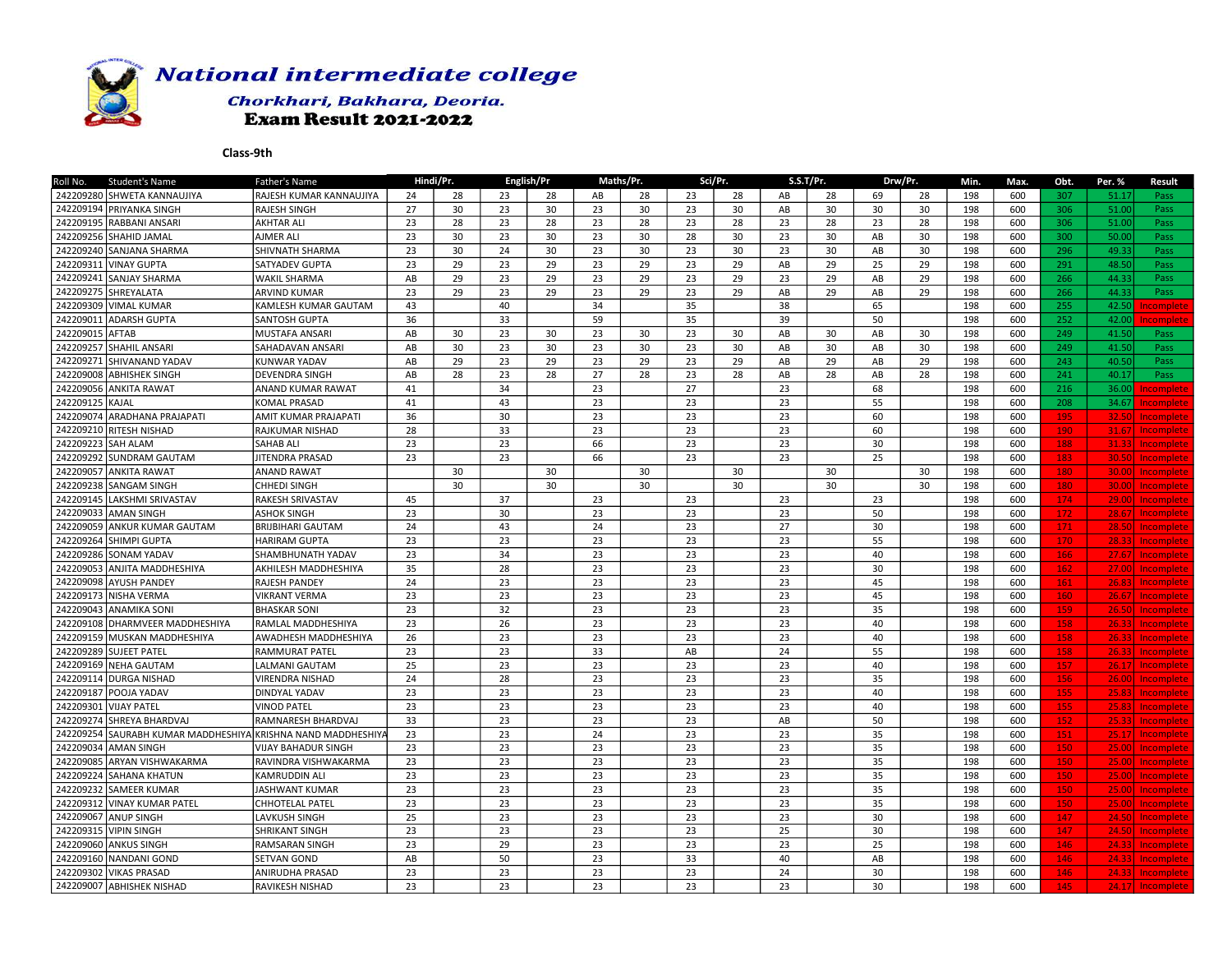

### Chorkhari, Bakhara, Deoria. **Exam Result 2021-2022**

| 242209020 AKASH SINGH<br><b>PAPU SINGH</b><br>23<br>23<br>23<br>23<br>23<br>30<br>198<br>600<br>145<br>24.17<br>Incomplete<br>242209028 ALOK SINGH<br>23<br>23<br>23<br>23<br><b>UMESH SINGH</b><br>23<br>30<br>198<br>600<br>145<br>Incomplete<br>24.17<br>242209045 ANCHAL PANDEY<br>23<br>23<br>23<br>23<br>23<br>30<br>198<br><b>GANESH PANDEY</b><br>600<br>145<br>24.17<br>Incomplete<br>23<br>23<br>23<br>23<br>23<br>242209087 ASHUTOSH SINGH<br>30<br>198<br>600<br>RAMDAYAL SINGH<br>145<br>24.17<br>Incomplete<br>23<br>23<br>23<br>23<br>23<br>30<br>242209105 BIPIN GUPTA<br><b>HARIRAM GUPTA</b><br>198<br>600<br>145<br>24.17<br>Incomplete<br>242209109 DIPANSHU<br>23<br>23<br>23<br>23<br>23<br>30<br>145<br><b>VINOD PRASAD</b><br>198<br>600<br>24.17<br>Incomplete<br>242209117 GOLDI MADDHESHIYA<br>23<br>23<br>23<br>23<br>30<br>198<br>145<br><b>AWADHESH MADDHESHIYA</b><br>23<br>600<br>24.17<br>Incomplete<br>23<br>23<br>23<br>30<br>23<br>23<br>198<br>242209128 KARAN MADDHESHIYA<br>DEVNARAYAN MADDHESHIYA<br>600<br>145<br>24.17<br><b>Incomplete</b><br>242209231 SALONI PASWAN<br>23<br>23<br>23<br>23<br>23<br><b>SHESHNATH PASWAN</b><br>30<br>198<br>600<br>145<br>24.17<br>Incomplete<br>23<br>242209284 SONAM KHATOON<br>23<br>23<br>23<br>23<br>30<br>198<br>600<br>145<br><b>SAMSUDDIN ALI</b><br>24.17<br>Incomplete<br>242209070 ANURAG GAUTAM<br>26<br>23<br>32<br>23<br>$\mathsf{A}\mathsf{B}$<br>40<br>198<br>144<br><b>HORIL PRASAD</b><br>600<br>24.00<br>Incomplete<br>242209200 RAJ YADAV<br>23<br>23<br>23<br>23<br><b>DEELIP YADAV</b><br>AB<br>50<br>198<br>600<br>142<br>Incomplete<br>23.67<br>142<br>242209255 SHAHID AFRIDI<br>RABBUL ALI<br>50<br>39<br>23<br>30<br>AB<br>AB<br>198<br>600<br>23.67<br><b>Incomplete</b><br>23<br>23<br>242209038 AMIT SHARMA<br>23<br>23<br>23<br>25<br>198<br>600<br>140<br>23.33<br><b>VIJAY SHARMA</b><br>Incomplete<br>242209247 SATISH KUMAR<br>23<br>23<br>23<br>23<br>25<br>140<br><b>DHARMNATH PRASAD</b><br>23<br>198<br>600<br>23.33<br>Incomplete<br>23<br>23<br>23<br>23<br>23<br>25<br>140<br>242209251 SATYAM MISHRA<br>198<br>600<br><b>DEVENDRA MISHRA</b><br>23.33<br>Incomplete<br>23<br>242209303 VIKAS YADAV<br>23<br>23<br>23<br>23<br>25<br>198<br>140<br><b>RAJESH YADAV</b><br>600<br>23.33<br>Incomplete<br>242209025 AKRITI SONI<br>23<br>23<br>23<br>23<br>23<br>23<br>198<br>138<br><b>BHASKAR SONI</b><br>600<br>23.00<br>Incomplete<br>242209077 ARMAN ALI<br><b>SAMIM AHMAD</b><br>23<br>23<br>23<br>23<br>23<br>23<br>198<br>138<br>600<br>23.00<br>Incomplete<br>$\overline{23}$<br>23<br>23<br>23<br>23<br>23<br>242209281<br>198<br>600<br>138<br>SHWETA KUMARI<br><b>ANIL PRASAD</b><br>23.00<br>Incomplete<br>242209104 BANTI GOND<br>23<br>AB<br>23<br>23<br>23<br>SHAMBHU GOND<br>40<br>198<br>600<br>132<br>22.00<br>Incomplete<br>242209273 SHIVESH PANDEY<br>23<br>23<br>23<br>23<br>35<br>127<br><b>DEVENDRA PANDEY</b><br>AB<br>198<br>600<br>21.17<br>Incomplete<br>23<br>242209024 AKHILESH YADAV<br><b>DINESH YADAV</b><br>23<br>AB<br>23<br>27<br>30<br>198<br>600<br>126<br>21.00<br>Incomplete<br>242209234 SANDEEP MAURYA<br>24<br>23<br>52<br>23<br>AB<br>AB<br>198<br>600<br>122<br>RAMNIWAS MAURYA<br>20.33<br>Incomplete<br>242209304 VIKAS YADAV<br>23<br>23<br>23<br>23<br>122<br>KAILASH YADAV<br>AB<br>30<br>198<br>600<br>20.33<br>Incomplete<br>23<br>23<br>23<br>242209229 SALMA KHATUN<br><b>ABBAS ALI</b><br>23<br>28<br>AB<br>198<br>600<br>120<br>20.00<br>Incomplete<br>242209172 NIRMALA CHAUHAN<br>26<br>23<br>23<br>23<br>198<br>118<br>RAVINDRA CHAUHAN<br>23<br>AB<br>600<br>19.67<br>Incomplete<br>23<br>23<br>23<br>23<br>25<br>AB<br>198<br>117<br>242209046 ANCHAL RAJBHAR<br><b>ROHIT RAJBHAR</b><br>600<br>19.50<br><b>Incomplete</b><br>23<br>23<br>23<br>117<br>242209259 SHAILESH NISHAD<br>SATYADEO NISHAD<br>23<br>AB<br>25<br>198<br>600<br>19.50<br><b>Incomplete</b><br>23<br>23<br>242209018 AJIT GAUTAM<br><b>VIDYA PRASAD</b><br>23<br>23<br>23<br>AB<br>198<br>600<br>115<br>19.17<br>Incomplete<br>242209030 ALTAF HUSAIN<br>23<br>23<br>23<br>23<br>115<br><b>SAMSUDDIN ALI</b><br>23<br>AB<br>198<br>600<br>Incomplete<br>19.17<br>23<br>23<br>23<br>23<br>23<br>242209052 ANJALI GAUTAM<br>AB<br>198<br>600<br>115<br><b>SHIVLAL PRASAD</b><br>19.17<br>Incomplete<br>23<br>23<br>242209086 ASHAWNI YADAV<br>23<br>23<br>23<br>AB<br>198<br>115<br><b>SHRIRAM YADAV</b><br>600<br>19.17<br>Incomplete<br>242209096 AVRAR ALI<br>23<br>23<br>23<br>23<br>${\sf AB}$<br>23<br>198<br>600<br>115<br><b>SHAMSHER ALI</b><br>19.17<br>Incomplete<br>23<br>23<br>242209121 HARIKESH MAURYA<br>23<br>23<br>23<br>198<br>115<br><b>VIKRAM MAURYA</b><br>AB<br>600<br>19.17<br>Incomplete<br>23<br>23<br>23<br>23<br>23<br>242209278 SHUBHAM RAI<br><b>BRIJESH RAI</b><br>AB<br>198<br>600<br>115<br>19.17<br><b>Incomplete</b><br>242209288 SUHEL ALI<br>23<br>23<br>23<br>23<br>23<br><b>KAMRUDDIN ALI</b><br>AB<br>198<br>600<br>115<br>19.17<br>Incomplete<br>242209183 PAWAN VISHWAKARMA<br>23<br>112<br>UMESH VISHWAKARMA<br>AB<br>23<br>66<br>AB<br>AB<br>198<br>600<br>18.67<br>Incomplete<br>242209171 NIRAJ GOND<br>JAIRAM GOND<br>AB<br>23<br>64<br>23<br>198<br>600<br>110<br>AB<br>AB<br>18.33<br>Incomplete<br>242209141 KULDEEP RAWAT<br>23<br>AB<br>27<br>58<br>198<br>108<br>RAJKUMAR RAWAT<br>AB<br>AB<br>600<br>18.00<br>Incomplete<br>242209319 VIVEK KUMAR YADAV<br>23<br>23<br>23<br>31<br>198<br><b>AKHILESH YADAV</b><br>AB<br>AB<br>600<br>100<br>16.67<br>Incomplete<br>27<br>97<br>242209293 SURAJ KUMAR<br>AB<br>24<br>23<br>23<br>AB<br>198<br>600<br>BANARSI<br>16.17<br>Incomplete<br>242209095 ATUL SINGH<br>AB<br>27<br>23<br>23<br>23<br>198<br>96<br><b>JAWAHAR SINGH</b><br>AB<br>600<br>Incomplete<br>16.00<br>23<br>23<br>23<br>25<br>242209005 ABHINAV SINGH<br><b>MUNNALAL SINGH</b><br>AB<br>AB<br>198<br>600<br>94<br>15.67<br><b>Incomplete</b><br>29<br>242209142 KULDIP RAWAT<br>RAJKUMAR RAWAT<br>AB<br>29<br>35<br>AB<br>AB<br>198<br>600<br>93<br>15.50<br>Incomplete<br>242209215 ROSHANI RAWAT<br>23<br>24<br>23<br>23<br>AB<br>AB<br>198<br>93<br>15.50<br><b>GYANCHAND RAWAT</b><br>600<br>Incomplete<br>AB<br>23<br>23<br>23<br>AB<br>242209244 SANJNA SINGH<br><b>VIKRAM CHAUDHARY</b><br>24<br>198<br>600<br>93<br>Incomplete<br>15.50<br>23<br>23<br>23<br>242209019 AKASH KUMAR<br><b>RAMESH PRASAD</b><br>AB<br>23<br>AB<br>198<br>600<br>92<br>15.33<br><b>Incomplete</b><br>242209039 AMIT SINGH<br>23<br>23<br>92<br>23<br>23<br>$\mathsf{A}\mathsf{B}$<br>AB<br>198<br><b>ANIL SINGH</b><br>600<br>15.33<br><b>Incomplete</b><br>242209124 JYOTI GOND<br>23<br>23<br>23<br>23<br>198<br>92<br>JUGUL GOND<br>AB<br>AB<br>600<br>15.33 Incomplete<br>242209132 KHURSHED ANSARI<br>MAHMUD ANSARI<br>AB<br>23<br>23<br>23<br>23<br>AB<br>198<br>600<br>15.33 Incomplete<br>92 | <b>Student's Name</b><br>Roll No. | Father's Name | Hindi/Pr. | English/Pr | Maths/Pr. | Sci/Pr. | S.S.T/Pr. | Drw/Pr. | Min. | Max. | Obt. | Per. % | <b>Result</b> |
|-------------------------------------------------------------------------------------------------------------------------------------------------------------------------------------------------------------------------------------------------------------------------------------------------------------------------------------------------------------------------------------------------------------------------------------------------------------------------------------------------------------------------------------------------------------------------------------------------------------------------------------------------------------------------------------------------------------------------------------------------------------------------------------------------------------------------------------------------------------------------------------------------------------------------------------------------------------------------------------------------------------------------------------------------------------------------------------------------------------------------------------------------------------------------------------------------------------------------------------------------------------------------------------------------------------------------------------------------------------------------------------------------------------------------------------------------------------------------------------------------------------------------------------------------------------------------------------------------------------------------------------------------------------------------------------------------------------------------------------------------------------------------------------------------------------------------------------------------------------------------------------------------------------------------------------------------------------------------------------------------------------------------------------------------------------------------------------------------------------------------------------------------------------------------------------------------------------------------------------------------------------------------------------------------------------------------------------------------------------------------------------------------------------------------------------------------------------------------------------------------------------------------------------------------------------------------------------------------------------------------------------------------------------------------------------------------------------------------------------------------------------------------------------------------------------------------------------------------------------------------------------------------------------------------------------------------------------------------------------------------------------------------------------------------------------------------------------------------------------------------------------------------------------------------------------------------------------------------------------------------------------------------------------------------------------------------------------------------------------------------------------------------------------------------------------------------------------------------------------------------------------------------------------------------------------------------------------------------------------------------------------------------------------------------------------------------------------------------------------------------------------------------------------------------------------------------------------------------------------------------------------------------------------------------------------------------------------------------------------------------------------------------------------------------------------------------------------------------------------------------------------------------------------------------------------------------------------------------------------------------------------------------------------------------------------------------------------------------------------------------------------------------------------------------------------------------------------------------------------------------------------------------------------------------------------------------------------------------------------------------------------------------------------------------------------------------------------------------------------------------------------------------------------------------------------------------------------------------------------------------------------------------------------------------------------------------------------------------------------------------------------------------------------------------------------------------------------------------------------------------------------------------------------------------------------------------------------------------------------------------------------------------------------------------------------------------------------------------------------------------------------------------------------------------------------------------------------------------------------------------------------------------------------------------------------------------------------------------------------------------------------------------------------------------------------------------------------------------------------------------------------------------------------------------------------------------------------------------------------------------------------------------------------------------------------------------------------------------------------------------------------------------------------------------------------------------------------------------------------------------------------------------------------------------------------------------------------------------------------------------------------------------------------------------------------------------------------------------------------------------------------------------------------------------------------------------------------------------------------------------------------------------------------------------------------------------------------------------------------------------------------------------------------------------------------------------------------------------------------------------------------------------------------------------------------------------------------------------------------------------------------------------------------------------|-----------------------------------|---------------|-----------|------------|-----------|---------|-----------|---------|------|------|------|--------|---------------|
|                                                                                                                                                                                                                                                                                                                                                                                                                                                                                                                                                                                                                                                                                                                                                                                                                                                                                                                                                                                                                                                                                                                                                                                                                                                                                                                                                                                                                                                                                                                                                                                                                                                                                                                                                                                                                                                                                                                                                                                                                                                                                                                                                                                                                                                                                                                                                                                                                                                                                                                                                                                                                                                                                                                                                                                                                                                                                                                                                                                                                                                                                                                                                                                                                                                                                                                                                                                                                                                                                                                                                                                                                                                                                                                                                                                                                                                                                                                                                                                                                                                                                                                                                                                                                                                                                                                                                                                                                                                                                                                                                                                                                                                                                                                                                                                                                                                                                                                                                                                                                                                                                                                                                                                                                                                                                                                                                                                                                                                                                                                                                                                                                                                                                                                                                                                                                                                                                                                                                                                                                                                                                                                                                                                                                                                                                                                                                                                                                                                                                                                                                                                                                                                                                                                                                                                                                                                                                                                         |                                   |               |           |            |           |         |           |         |      |      |      |        |               |
|                                                                                                                                                                                                                                                                                                                                                                                                                                                                                                                                                                                                                                                                                                                                                                                                                                                                                                                                                                                                                                                                                                                                                                                                                                                                                                                                                                                                                                                                                                                                                                                                                                                                                                                                                                                                                                                                                                                                                                                                                                                                                                                                                                                                                                                                                                                                                                                                                                                                                                                                                                                                                                                                                                                                                                                                                                                                                                                                                                                                                                                                                                                                                                                                                                                                                                                                                                                                                                                                                                                                                                                                                                                                                                                                                                                                                                                                                                                                                                                                                                                                                                                                                                                                                                                                                                                                                                                                                                                                                                                                                                                                                                                                                                                                                                                                                                                                                                                                                                                                                                                                                                                                                                                                                                                                                                                                                                                                                                                                                                                                                                                                                                                                                                                                                                                                                                                                                                                                                                                                                                                                                                                                                                                                                                                                                                                                                                                                                                                                                                                                                                                                                                                                                                                                                                                                                                                                                                                         |                                   |               |           |            |           |         |           |         |      |      |      |        |               |
|                                                                                                                                                                                                                                                                                                                                                                                                                                                                                                                                                                                                                                                                                                                                                                                                                                                                                                                                                                                                                                                                                                                                                                                                                                                                                                                                                                                                                                                                                                                                                                                                                                                                                                                                                                                                                                                                                                                                                                                                                                                                                                                                                                                                                                                                                                                                                                                                                                                                                                                                                                                                                                                                                                                                                                                                                                                                                                                                                                                                                                                                                                                                                                                                                                                                                                                                                                                                                                                                                                                                                                                                                                                                                                                                                                                                                                                                                                                                                                                                                                                                                                                                                                                                                                                                                                                                                                                                                                                                                                                                                                                                                                                                                                                                                                                                                                                                                                                                                                                                                                                                                                                                                                                                                                                                                                                                                                                                                                                                                                                                                                                                                                                                                                                                                                                                                                                                                                                                                                                                                                                                                                                                                                                                                                                                                                                                                                                                                                                                                                                                                                                                                                                                                                                                                                                                                                                                                                                         |                                   |               |           |            |           |         |           |         |      |      |      |        |               |
|                                                                                                                                                                                                                                                                                                                                                                                                                                                                                                                                                                                                                                                                                                                                                                                                                                                                                                                                                                                                                                                                                                                                                                                                                                                                                                                                                                                                                                                                                                                                                                                                                                                                                                                                                                                                                                                                                                                                                                                                                                                                                                                                                                                                                                                                                                                                                                                                                                                                                                                                                                                                                                                                                                                                                                                                                                                                                                                                                                                                                                                                                                                                                                                                                                                                                                                                                                                                                                                                                                                                                                                                                                                                                                                                                                                                                                                                                                                                                                                                                                                                                                                                                                                                                                                                                                                                                                                                                                                                                                                                                                                                                                                                                                                                                                                                                                                                                                                                                                                                                                                                                                                                                                                                                                                                                                                                                                                                                                                                                                                                                                                                                                                                                                                                                                                                                                                                                                                                                                                                                                                                                                                                                                                                                                                                                                                                                                                                                                                                                                                                                                                                                                                                                                                                                                                                                                                                                                                         |                                   |               |           |            |           |         |           |         |      |      |      |        |               |
|                                                                                                                                                                                                                                                                                                                                                                                                                                                                                                                                                                                                                                                                                                                                                                                                                                                                                                                                                                                                                                                                                                                                                                                                                                                                                                                                                                                                                                                                                                                                                                                                                                                                                                                                                                                                                                                                                                                                                                                                                                                                                                                                                                                                                                                                                                                                                                                                                                                                                                                                                                                                                                                                                                                                                                                                                                                                                                                                                                                                                                                                                                                                                                                                                                                                                                                                                                                                                                                                                                                                                                                                                                                                                                                                                                                                                                                                                                                                                                                                                                                                                                                                                                                                                                                                                                                                                                                                                                                                                                                                                                                                                                                                                                                                                                                                                                                                                                                                                                                                                                                                                                                                                                                                                                                                                                                                                                                                                                                                                                                                                                                                                                                                                                                                                                                                                                                                                                                                                                                                                                                                                                                                                                                                                                                                                                                                                                                                                                                                                                                                                                                                                                                                                                                                                                                                                                                                                                                         |                                   |               |           |            |           |         |           |         |      |      |      |        |               |
|                                                                                                                                                                                                                                                                                                                                                                                                                                                                                                                                                                                                                                                                                                                                                                                                                                                                                                                                                                                                                                                                                                                                                                                                                                                                                                                                                                                                                                                                                                                                                                                                                                                                                                                                                                                                                                                                                                                                                                                                                                                                                                                                                                                                                                                                                                                                                                                                                                                                                                                                                                                                                                                                                                                                                                                                                                                                                                                                                                                                                                                                                                                                                                                                                                                                                                                                                                                                                                                                                                                                                                                                                                                                                                                                                                                                                                                                                                                                                                                                                                                                                                                                                                                                                                                                                                                                                                                                                                                                                                                                                                                                                                                                                                                                                                                                                                                                                                                                                                                                                                                                                                                                                                                                                                                                                                                                                                                                                                                                                                                                                                                                                                                                                                                                                                                                                                                                                                                                                                                                                                                                                                                                                                                                                                                                                                                                                                                                                                                                                                                                                                                                                                                                                                                                                                                                                                                                                                                         |                                   |               |           |            |           |         |           |         |      |      |      |        |               |
|                                                                                                                                                                                                                                                                                                                                                                                                                                                                                                                                                                                                                                                                                                                                                                                                                                                                                                                                                                                                                                                                                                                                                                                                                                                                                                                                                                                                                                                                                                                                                                                                                                                                                                                                                                                                                                                                                                                                                                                                                                                                                                                                                                                                                                                                                                                                                                                                                                                                                                                                                                                                                                                                                                                                                                                                                                                                                                                                                                                                                                                                                                                                                                                                                                                                                                                                                                                                                                                                                                                                                                                                                                                                                                                                                                                                                                                                                                                                                                                                                                                                                                                                                                                                                                                                                                                                                                                                                                                                                                                                                                                                                                                                                                                                                                                                                                                                                                                                                                                                                                                                                                                                                                                                                                                                                                                                                                                                                                                                                                                                                                                                                                                                                                                                                                                                                                                                                                                                                                                                                                                                                                                                                                                                                                                                                                                                                                                                                                                                                                                                                                                                                                                                                                                                                                                                                                                                                                                         |                                   |               |           |            |           |         |           |         |      |      |      |        |               |
|                                                                                                                                                                                                                                                                                                                                                                                                                                                                                                                                                                                                                                                                                                                                                                                                                                                                                                                                                                                                                                                                                                                                                                                                                                                                                                                                                                                                                                                                                                                                                                                                                                                                                                                                                                                                                                                                                                                                                                                                                                                                                                                                                                                                                                                                                                                                                                                                                                                                                                                                                                                                                                                                                                                                                                                                                                                                                                                                                                                                                                                                                                                                                                                                                                                                                                                                                                                                                                                                                                                                                                                                                                                                                                                                                                                                                                                                                                                                                                                                                                                                                                                                                                                                                                                                                                                                                                                                                                                                                                                                                                                                                                                                                                                                                                                                                                                                                                                                                                                                                                                                                                                                                                                                                                                                                                                                                                                                                                                                                                                                                                                                                                                                                                                                                                                                                                                                                                                                                                                                                                                                                                                                                                                                                                                                                                                                                                                                                                                                                                                                                                                                                                                                                                                                                                                                                                                                                                                         |                                   |               |           |            |           |         |           |         |      |      |      |        |               |
|                                                                                                                                                                                                                                                                                                                                                                                                                                                                                                                                                                                                                                                                                                                                                                                                                                                                                                                                                                                                                                                                                                                                                                                                                                                                                                                                                                                                                                                                                                                                                                                                                                                                                                                                                                                                                                                                                                                                                                                                                                                                                                                                                                                                                                                                                                                                                                                                                                                                                                                                                                                                                                                                                                                                                                                                                                                                                                                                                                                                                                                                                                                                                                                                                                                                                                                                                                                                                                                                                                                                                                                                                                                                                                                                                                                                                                                                                                                                                                                                                                                                                                                                                                                                                                                                                                                                                                                                                                                                                                                                                                                                                                                                                                                                                                                                                                                                                                                                                                                                                                                                                                                                                                                                                                                                                                                                                                                                                                                                                                                                                                                                                                                                                                                                                                                                                                                                                                                                                                                                                                                                                                                                                                                                                                                                                                                                                                                                                                                                                                                                                                                                                                                                                                                                                                                                                                                                                                                         |                                   |               |           |            |           |         |           |         |      |      |      |        |               |
|                                                                                                                                                                                                                                                                                                                                                                                                                                                                                                                                                                                                                                                                                                                                                                                                                                                                                                                                                                                                                                                                                                                                                                                                                                                                                                                                                                                                                                                                                                                                                                                                                                                                                                                                                                                                                                                                                                                                                                                                                                                                                                                                                                                                                                                                                                                                                                                                                                                                                                                                                                                                                                                                                                                                                                                                                                                                                                                                                                                                                                                                                                                                                                                                                                                                                                                                                                                                                                                                                                                                                                                                                                                                                                                                                                                                                                                                                                                                                                                                                                                                                                                                                                                                                                                                                                                                                                                                                                                                                                                                                                                                                                                                                                                                                                                                                                                                                                                                                                                                                                                                                                                                                                                                                                                                                                                                                                                                                                                                                                                                                                                                                                                                                                                                                                                                                                                                                                                                                                                                                                                                                                                                                                                                                                                                                                                                                                                                                                                                                                                                                                                                                                                                                                                                                                                                                                                                                                                         |                                   |               |           |            |           |         |           |         |      |      |      |        |               |
|                                                                                                                                                                                                                                                                                                                                                                                                                                                                                                                                                                                                                                                                                                                                                                                                                                                                                                                                                                                                                                                                                                                                                                                                                                                                                                                                                                                                                                                                                                                                                                                                                                                                                                                                                                                                                                                                                                                                                                                                                                                                                                                                                                                                                                                                                                                                                                                                                                                                                                                                                                                                                                                                                                                                                                                                                                                                                                                                                                                                                                                                                                                                                                                                                                                                                                                                                                                                                                                                                                                                                                                                                                                                                                                                                                                                                                                                                                                                                                                                                                                                                                                                                                                                                                                                                                                                                                                                                                                                                                                                                                                                                                                                                                                                                                                                                                                                                                                                                                                                                                                                                                                                                                                                                                                                                                                                                                                                                                                                                                                                                                                                                                                                                                                                                                                                                                                                                                                                                                                                                                                                                                                                                                                                                                                                                                                                                                                                                                                                                                                                                                                                                                                                                                                                                                                                                                                                                                                         |                                   |               |           |            |           |         |           |         |      |      |      |        |               |
|                                                                                                                                                                                                                                                                                                                                                                                                                                                                                                                                                                                                                                                                                                                                                                                                                                                                                                                                                                                                                                                                                                                                                                                                                                                                                                                                                                                                                                                                                                                                                                                                                                                                                                                                                                                                                                                                                                                                                                                                                                                                                                                                                                                                                                                                                                                                                                                                                                                                                                                                                                                                                                                                                                                                                                                                                                                                                                                                                                                                                                                                                                                                                                                                                                                                                                                                                                                                                                                                                                                                                                                                                                                                                                                                                                                                                                                                                                                                                                                                                                                                                                                                                                                                                                                                                                                                                                                                                                                                                                                                                                                                                                                                                                                                                                                                                                                                                                                                                                                                                                                                                                                                                                                                                                                                                                                                                                                                                                                                                                                                                                                                                                                                                                                                                                                                                                                                                                                                                                                                                                                                                                                                                                                                                                                                                                                                                                                                                                                                                                                                                                                                                                                                                                                                                                                                                                                                                                                         |                                   |               |           |            |           |         |           |         |      |      |      |        |               |
|                                                                                                                                                                                                                                                                                                                                                                                                                                                                                                                                                                                                                                                                                                                                                                                                                                                                                                                                                                                                                                                                                                                                                                                                                                                                                                                                                                                                                                                                                                                                                                                                                                                                                                                                                                                                                                                                                                                                                                                                                                                                                                                                                                                                                                                                                                                                                                                                                                                                                                                                                                                                                                                                                                                                                                                                                                                                                                                                                                                                                                                                                                                                                                                                                                                                                                                                                                                                                                                                                                                                                                                                                                                                                                                                                                                                                                                                                                                                                                                                                                                                                                                                                                                                                                                                                                                                                                                                                                                                                                                                                                                                                                                                                                                                                                                                                                                                                                                                                                                                                                                                                                                                                                                                                                                                                                                                                                                                                                                                                                                                                                                                                                                                                                                                                                                                                                                                                                                                                                                                                                                                                                                                                                                                                                                                                                                                                                                                                                                                                                                                                                                                                                                                                                                                                                                                                                                                                                                         |                                   |               |           |            |           |         |           |         |      |      |      |        |               |
|                                                                                                                                                                                                                                                                                                                                                                                                                                                                                                                                                                                                                                                                                                                                                                                                                                                                                                                                                                                                                                                                                                                                                                                                                                                                                                                                                                                                                                                                                                                                                                                                                                                                                                                                                                                                                                                                                                                                                                                                                                                                                                                                                                                                                                                                                                                                                                                                                                                                                                                                                                                                                                                                                                                                                                                                                                                                                                                                                                                                                                                                                                                                                                                                                                                                                                                                                                                                                                                                                                                                                                                                                                                                                                                                                                                                                                                                                                                                                                                                                                                                                                                                                                                                                                                                                                                                                                                                                                                                                                                                                                                                                                                                                                                                                                                                                                                                                                                                                                                                                                                                                                                                                                                                                                                                                                                                                                                                                                                                                                                                                                                                                                                                                                                                                                                                                                                                                                                                                                                                                                                                                                                                                                                                                                                                                                                                                                                                                                                                                                                                                                                                                                                                                                                                                                                                                                                                                                                         |                                   |               |           |            |           |         |           |         |      |      |      |        |               |
|                                                                                                                                                                                                                                                                                                                                                                                                                                                                                                                                                                                                                                                                                                                                                                                                                                                                                                                                                                                                                                                                                                                                                                                                                                                                                                                                                                                                                                                                                                                                                                                                                                                                                                                                                                                                                                                                                                                                                                                                                                                                                                                                                                                                                                                                                                                                                                                                                                                                                                                                                                                                                                                                                                                                                                                                                                                                                                                                                                                                                                                                                                                                                                                                                                                                                                                                                                                                                                                                                                                                                                                                                                                                                                                                                                                                                                                                                                                                                                                                                                                                                                                                                                                                                                                                                                                                                                                                                                                                                                                                                                                                                                                                                                                                                                                                                                                                                                                                                                                                                                                                                                                                                                                                                                                                                                                                                                                                                                                                                                                                                                                                                                                                                                                                                                                                                                                                                                                                                                                                                                                                                                                                                                                                                                                                                                                                                                                                                                                                                                                                                                                                                                                                                                                                                                                                                                                                                                                         |                                   |               |           |            |           |         |           |         |      |      |      |        |               |
|                                                                                                                                                                                                                                                                                                                                                                                                                                                                                                                                                                                                                                                                                                                                                                                                                                                                                                                                                                                                                                                                                                                                                                                                                                                                                                                                                                                                                                                                                                                                                                                                                                                                                                                                                                                                                                                                                                                                                                                                                                                                                                                                                                                                                                                                                                                                                                                                                                                                                                                                                                                                                                                                                                                                                                                                                                                                                                                                                                                                                                                                                                                                                                                                                                                                                                                                                                                                                                                                                                                                                                                                                                                                                                                                                                                                                                                                                                                                                                                                                                                                                                                                                                                                                                                                                                                                                                                                                                                                                                                                                                                                                                                                                                                                                                                                                                                                                                                                                                                                                                                                                                                                                                                                                                                                                                                                                                                                                                                                                                                                                                                                                                                                                                                                                                                                                                                                                                                                                                                                                                                                                                                                                                                                                                                                                                                                                                                                                                                                                                                                                                                                                                                                                                                                                                                                                                                                                                                         |                                   |               |           |            |           |         |           |         |      |      |      |        |               |
|                                                                                                                                                                                                                                                                                                                                                                                                                                                                                                                                                                                                                                                                                                                                                                                                                                                                                                                                                                                                                                                                                                                                                                                                                                                                                                                                                                                                                                                                                                                                                                                                                                                                                                                                                                                                                                                                                                                                                                                                                                                                                                                                                                                                                                                                                                                                                                                                                                                                                                                                                                                                                                                                                                                                                                                                                                                                                                                                                                                                                                                                                                                                                                                                                                                                                                                                                                                                                                                                                                                                                                                                                                                                                                                                                                                                                                                                                                                                                                                                                                                                                                                                                                                                                                                                                                                                                                                                                                                                                                                                                                                                                                                                                                                                                                                                                                                                                                                                                                                                                                                                                                                                                                                                                                                                                                                                                                                                                                                                                                                                                                                                                                                                                                                                                                                                                                                                                                                                                                                                                                                                                                                                                                                                                                                                                                                                                                                                                                                                                                                                                                                                                                                                                                                                                                                                                                                                                                                         |                                   |               |           |            |           |         |           |         |      |      |      |        |               |
|                                                                                                                                                                                                                                                                                                                                                                                                                                                                                                                                                                                                                                                                                                                                                                                                                                                                                                                                                                                                                                                                                                                                                                                                                                                                                                                                                                                                                                                                                                                                                                                                                                                                                                                                                                                                                                                                                                                                                                                                                                                                                                                                                                                                                                                                                                                                                                                                                                                                                                                                                                                                                                                                                                                                                                                                                                                                                                                                                                                                                                                                                                                                                                                                                                                                                                                                                                                                                                                                                                                                                                                                                                                                                                                                                                                                                                                                                                                                                                                                                                                                                                                                                                                                                                                                                                                                                                                                                                                                                                                                                                                                                                                                                                                                                                                                                                                                                                                                                                                                                                                                                                                                                                                                                                                                                                                                                                                                                                                                                                                                                                                                                                                                                                                                                                                                                                                                                                                                                                                                                                                                                                                                                                                                                                                                                                                                                                                                                                                                                                                                                                                                                                                                                                                                                                                                                                                                                                                         |                                   |               |           |            |           |         |           |         |      |      |      |        |               |
|                                                                                                                                                                                                                                                                                                                                                                                                                                                                                                                                                                                                                                                                                                                                                                                                                                                                                                                                                                                                                                                                                                                                                                                                                                                                                                                                                                                                                                                                                                                                                                                                                                                                                                                                                                                                                                                                                                                                                                                                                                                                                                                                                                                                                                                                                                                                                                                                                                                                                                                                                                                                                                                                                                                                                                                                                                                                                                                                                                                                                                                                                                                                                                                                                                                                                                                                                                                                                                                                                                                                                                                                                                                                                                                                                                                                                                                                                                                                                                                                                                                                                                                                                                                                                                                                                                                                                                                                                                                                                                                                                                                                                                                                                                                                                                                                                                                                                                                                                                                                                                                                                                                                                                                                                                                                                                                                                                                                                                                                                                                                                                                                                                                                                                                                                                                                                                                                                                                                                                                                                                                                                                                                                                                                                                                                                                                                                                                                                                                                                                                                                                                                                                                                                                                                                                                                                                                                                                                         |                                   |               |           |            |           |         |           |         |      |      |      |        |               |
|                                                                                                                                                                                                                                                                                                                                                                                                                                                                                                                                                                                                                                                                                                                                                                                                                                                                                                                                                                                                                                                                                                                                                                                                                                                                                                                                                                                                                                                                                                                                                                                                                                                                                                                                                                                                                                                                                                                                                                                                                                                                                                                                                                                                                                                                                                                                                                                                                                                                                                                                                                                                                                                                                                                                                                                                                                                                                                                                                                                                                                                                                                                                                                                                                                                                                                                                                                                                                                                                                                                                                                                                                                                                                                                                                                                                                                                                                                                                                                                                                                                                                                                                                                                                                                                                                                                                                                                                                                                                                                                                                                                                                                                                                                                                                                                                                                                                                                                                                                                                                                                                                                                                                                                                                                                                                                                                                                                                                                                                                                                                                                                                                                                                                                                                                                                                                                                                                                                                                                                                                                                                                                                                                                                                                                                                                                                                                                                                                                                                                                                                                                                                                                                                                                                                                                                                                                                                                                                         |                                   |               |           |            |           |         |           |         |      |      |      |        |               |
|                                                                                                                                                                                                                                                                                                                                                                                                                                                                                                                                                                                                                                                                                                                                                                                                                                                                                                                                                                                                                                                                                                                                                                                                                                                                                                                                                                                                                                                                                                                                                                                                                                                                                                                                                                                                                                                                                                                                                                                                                                                                                                                                                                                                                                                                                                                                                                                                                                                                                                                                                                                                                                                                                                                                                                                                                                                                                                                                                                                                                                                                                                                                                                                                                                                                                                                                                                                                                                                                                                                                                                                                                                                                                                                                                                                                                                                                                                                                                                                                                                                                                                                                                                                                                                                                                                                                                                                                                                                                                                                                                                                                                                                                                                                                                                                                                                                                                                                                                                                                                                                                                                                                                                                                                                                                                                                                                                                                                                                                                                                                                                                                                                                                                                                                                                                                                                                                                                                                                                                                                                                                                                                                                                                                                                                                                                                                                                                                                                                                                                                                                                                                                                                                                                                                                                                                                                                                                                                         |                                   |               |           |            |           |         |           |         |      |      |      |        |               |
|                                                                                                                                                                                                                                                                                                                                                                                                                                                                                                                                                                                                                                                                                                                                                                                                                                                                                                                                                                                                                                                                                                                                                                                                                                                                                                                                                                                                                                                                                                                                                                                                                                                                                                                                                                                                                                                                                                                                                                                                                                                                                                                                                                                                                                                                                                                                                                                                                                                                                                                                                                                                                                                                                                                                                                                                                                                                                                                                                                                                                                                                                                                                                                                                                                                                                                                                                                                                                                                                                                                                                                                                                                                                                                                                                                                                                                                                                                                                                                                                                                                                                                                                                                                                                                                                                                                                                                                                                                                                                                                                                                                                                                                                                                                                                                                                                                                                                                                                                                                                                                                                                                                                                                                                                                                                                                                                                                                                                                                                                                                                                                                                                                                                                                                                                                                                                                                                                                                                                                                                                                                                                                                                                                                                                                                                                                                                                                                                                                                                                                                                                                                                                                                                                                                                                                                                                                                                                                                         |                                   |               |           |            |           |         |           |         |      |      |      |        |               |
|                                                                                                                                                                                                                                                                                                                                                                                                                                                                                                                                                                                                                                                                                                                                                                                                                                                                                                                                                                                                                                                                                                                                                                                                                                                                                                                                                                                                                                                                                                                                                                                                                                                                                                                                                                                                                                                                                                                                                                                                                                                                                                                                                                                                                                                                                                                                                                                                                                                                                                                                                                                                                                                                                                                                                                                                                                                                                                                                                                                                                                                                                                                                                                                                                                                                                                                                                                                                                                                                                                                                                                                                                                                                                                                                                                                                                                                                                                                                                                                                                                                                                                                                                                                                                                                                                                                                                                                                                                                                                                                                                                                                                                                                                                                                                                                                                                                                                                                                                                                                                                                                                                                                                                                                                                                                                                                                                                                                                                                                                                                                                                                                                                                                                                                                                                                                                                                                                                                                                                                                                                                                                                                                                                                                                                                                                                                                                                                                                                                                                                                                                                                                                                                                                                                                                                                                                                                                                                                         |                                   |               |           |            |           |         |           |         |      |      |      |        |               |
|                                                                                                                                                                                                                                                                                                                                                                                                                                                                                                                                                                                                                                                                                                                                                                                                                                                                                                                                                                                                                                                                                                                                                                                                                                                                                                                                                                                                                                                                                                                                                                                                                                                                                                                                                                                                                                                                                                                                                                                                                                                                                                                                                                                                                                                                                                                                                                                                                                                                                                                                                                                                                                                                                                                                                                                                                                                                                                                                                                                                                                                                                                                                                                                                                                                                                                                                                                                                                                                                                                                                                                                                                                                                                                                                                                                                                                                                                                                                                                                                                                                                                                                                                                                                                                                                                                                                                                                                                                                                                                                                                                                                                                                                                                                                                                                                                                                                                                                                                                                                                                                                                                                                                                                                                                                                                                                                                                                                                                                                                                                                                                                                                                                                                                                                                                                                                                                                                                                                                                                                                                                                                                                                                                                                                                                                                                                                                                                                                                                                                                                                                                                                                                                                                                                                                                                                                                                                                                                         |                                   |               |           |            |           |         |           |         |      |      |      |        |               |
|                                                                                                                                                                                                                                                                                                                                                                                                                                                                                                                                                                                                                                                                                                                                                                                                                                                                                                                                                                                                                                                                                                                                                                                                                                                                                                                                                                                                                                                                                                                                                                                                                                                                                                                                                                                                                                                                                                                                                                                                                                                                                                                                                                                                                                                                                                                                                                                                                                                                                                                                                                                                                                                                                                                                                                                                                                                                                                                                                                                                                                                                                                                                                                                                                                                                                                                                                                                                                                                                                                                                                                                                                                                                                                                                                                                                                                                                                                                                                                                                                                                                                                                                                                                                                                                                                                                                                                                                                                                                                                                                                                                                                                                                                                                                                                                                                                                                                                                                                                                                                                                                                                                                                                                                                                                                                                                                                                                                                                                                                                                                                                                                                                                                                                                                                                                                                                                                                                                                                                                                                                                                                                                                                                                                                                                                                                                                                                                                                                                                                                                                                                                                                                                                                                                                                                                                                                                                                                                         |                                   |               |           |            |           |         |           |         |      |      |      |        |               |
|                                                                                                                                                                                                                                                                                                                                                                                                                                                                                                                                                                                                                                                                                                                                                                                                                                                                                                                                                                                                                                                                                                                                                                                                                                                                                                                                                                                                                                                                                                                                                                                                                                                                                                                                                                                                                                                                                                                                                                                                                                                                                                                                                                                                                                                                                                                                                                                                                                                                                                                                                                                                                                                                                                                                                                                                                                                                                                                                                                                                                                                                                                                                                                                                                                                                                                                                                                                                                                                                                                                                                                                                                                                                                                                                                                                                                                                                                                                                                                                                                                                                                                                                                                                                                                                                                                                                                                                                                                                                                                                                                                                                                                                                                                                                                                                                                                                                                                                                                                                                                                                                                                                                                                                                                                                                                                                                                                                                                                                                                                                                                                                                                                                                                                                                                                                                                                                                                                                                                                                                                                                                                                                                                                                                                                                                                                                                                                                                                                                                                                                                                                                                                                                                                                                                                                                                                                                                                                                         |                                   |               |           |            |           |         |           |         |      |      |      |        |               |
|                                                                                                                                                                                                                                                                                                                                                                                                                                                                                                                                                                                                                                                                                                                                                                                                                                                                                                                                                                                                                                                                                                                                                                                                                                                                                                                                                                                                                                                                                                                                                                                                                                                                                                                                                                                                                                                                                                                                                                                                                                                                                                                                                                                                                                                                                                                                                                                                                                                                                                                                                                                                                                                                                                                                                                                                                                                                                                                                                                                                                                                                                                                                                                                                                                                                                                                                                                                                                                                                                                                                                                                                                                                                                                                                                                                                                                                                                                                                                                                                                                                                                                                                                                                                                                                                                                                                                                                                                                                                                                                                                                                                                                                                                                                                                                                                                                                                                                                                                                                                                                                                                                                                                                                                                                                                                                                                                                                                                                                                                                                                                                                                                                                                                                                                                                                                                                                                                                                                                                                                                                                                                                                                                                                                                                                                                                                                                                                                                                                                                                                                                                                                                                                                                                                                                                                                                                                                                                                         |                                   |               |           |            |           |         |           |         |      |      |      |        |               |
|                                                                                                                                                                                                                                                                                                                                                                                                                                                                                                                                                                                                                                                                                                                                                                                                                                                                                                                                                                                                                                                                                                                                                                                                                                                                                                                                                                                                                                                                                                                                                                                                                                                                                                                                                                                                                                                                                                                                                                                                                                                                                                                                                                                                                                                                                                                                                                                                                                                                                                                                                                                                                                                                                                                                                                                                                                                                                                                                                                                                                                                                                                                                                                                                                                                                                                                                                                                                                                                                                                                                                                                                                                                                                                                                                                                                                                                                                                                                                                                                                                                                                                                                                                                                                                                                                                                                                                                                                                                                                                                                                                                                                                                                                                                                                                                                                                                                                                                                                                                                                                                                                                                                                                                                                                                                                                                                                                                                                                                                                                                                                                                                                                                                                                                                                                                                                                                                                                                                                                                                                                                                                                                                                                                                                                                                                                                                                                                                                                                                                                                                                                                                                                                                                                                                                                                                                                                                                                                         |                                   |               |           |            |           |         |           |         |      |      |      |        |               |
|                                                                                                                                                                                                                                                                                                                                                                                                                                                                                                                                                                                                                                                                                                                                                                                                                                                                                                                                                                                                                                                                                                                                                                                                                                                                                                                                                                                                                                                                                                                                                                                                                                                                                                                                                                                                                                                                                                                                                                                                                                                                                                                                                                                                                                                                                                                                                                                                                                                                                                                                                                                                                                                                                                                                                                                                                                                                                                                                                                                                                                                                                                                                                                                                                                                                                                                                                                                                                                                                                                                                                                                                                                                                                                                                                                                                                                                                                                                                                                                                                                                                                                                                                                                                                                                                                                                                                                                                                                                                                                                                                                                                                                                                                                                                                                                                                                                                                                                                                                                                                                                                                                                                                                                                                                                                                                                                                                                                                                                                                                                                                                                                                                                                                                                                                                                                                                                                                                                                                                                                                                                                                                                                                                                                                                                                                                                                                                                                                                                                                                                                                                                                                                                                                                                                                                                                                                                                                                                         |                                   |               |           |            |           |         |           |         |      |      |      |        |               |
|                                                                                                                                                                                                                                                                                                                                                                                                                                                                                                                                                                                                                                                                                                                                                                                                                                                                                                                                                                                                                                                                                                                                                                                                                                                                                                                                                                                                                                                                                                                                                                                                                                                                                                                                                                                                                                                                                                                                                                                                                                                                                                                                                                                                                                                                                                                                                                                                                                                                                                                                                                                                                                                                                                                                                                                                                                                                                                                                                                                                                                                                                                                                                                                                                                                                                                                                                                                                                                                                                                                                                                                                                                                                                                                                                                                                                                                                                                                                                                                                                                                                                                                                                                                                                                                                                                                                                                                                                                                                                                                                                                                                                                                                                                                                                                                                                                                                                                                                                                                                                                                                                                                                                                                                                                                                                                                                                                                                                                                                                                                                                                                                                                                                                                                                                                                                                                                                                                                                                                                                                                                                                                                                                                                                                                                                                                                                                                                                                                                                                                                                                                                                                                                                                                                                                                                                                                                                                                                         |                                   |               |           |            |           |         |           |         |      |      |      |        |               |
|                                                                                                                                                                                                                                                                                                                                                                                                                                                                                                                                                                                                                                                                                                                                                                                                                                                                                                                                                                                                                                                                                                                                                                                                                                                                                                                                                                                                                                                                                                                                                                                                                                                                                                                                                                                                                                                                                                                                                                                                                                                                                                                                                                                                                                                                                                                                                                                                                                                                                                                                                                                                                                                                                                                                                                                                                                                                                                                                                                                                                                                                                                                                                                                                                                                                                                                                                                                                                                                                                                                                                                                                                                                                                                                                                                                                                                                                                                                                                                                                                                                                                                                                                                                                                                                                                                                                                                                                                                                                                                                                                                                                                                                                                                                                                                                                                                                                                                                                                                                                                                                                                                                                                                                                                                                                                                                                                                                                                                                                                                                                                                                                                                                                                                                                                                                                                                                                                                                                                                                                                                                                                                                                                                                                                                                                                                                                                                                                                                                                                                                                                                                                                                                                                                                                                                                                                                                                                                                         |                                   |               |           |            |           |         |           |         |      |      |      |        |               |
|                                                                                                                                                                                                                                                                                                                                                                                                                                                                                                                                                                                                                                                                                                                                                                                                                                                                                                                                                                                                                                                                                                                                                                                                                                                                                                                                                                                                                                                                                                                                                                                                                                                                                                                                                                                                                                                                                                                                                                                                                                                                                                                                                                                                                                                                                                                                                                                                                                                                                                                                                                                                                                                                                                                                                                                                                                                                                                                                                                                                                                                                                                                                                                                                                                                                                                                                                                                                                                                                                                                                                                                                                                                                                                                                                                                                                                                                                                                                                                                                                                                                                                                                                                                                                                                                                                                                                                                                                                                                                                                                                                                                                                                                                                                                                                                                                                                                                                                                                                                                                                                                                                                                                                                                                                                                                                                                                                                                                                                                                                                                                                                                                                                                                                                                                                                                                                                                                                                                                                                                                                                                                                                                                                                                                                                                                                                                                                                                                                                                                                                                                                                                                                                                                                                                                                                                                                                                                                                         |                                   |               |           |            |           |         |           |         |      |      |      |        |               |
|                                                                                                                                                                                                                                                                                                                                                                                                                                                                                                                                                                                                                                                                                                                                                                                                                                                                                                                                                                                                                                                                                                                                                                                                                                                                                                                                                                                                                                                                                                                                                                                                                                                                                                                                                                                                                                                                                                                                                                                                                                                                                                                                                                                                                                                                                                                                                                                                                                                                                                                                                                                                                                                                                                                                                                                                                                                                                                                                                                                                                                                                                                                                                                                                                                                                                                                                                                                                                                                                                                                                                                                                                                                                                                                                                                                                                                                                                                                                                                                                                                                                                                                                                                                                                                                                                                                                                                                                                                                                                                                                                                                                                                                                                                                                                                                                                                                                                                                                                                                                                                                                                                                                                                                                                                                                                                                                                                                                                                                                                                                                                                                                                                                                                                                                                                                                                                                                                                                                                                                                                                                                                                                                                                                                                                                                                                                                                                                                                                                                                                                                                                                                                                                                                                                                                                                                                                                                                                                         |                                   |               |           |            |           |         |           |         |      |      |      |        |               |
|                                                                                                                                                                                                                                                                                                                                                                                                                                                                                                                                                                                                                                                                                                                                                                                                                                                                                                                                                                                                                                                                                                                                                                                                                                                                                                                                                                                                                                                                                                                                                                                                                                                                                                                                                                                                                                                                                                                                                                                                                                                                                                                                                                                                                                                                                                                                                                                                                                                                                                                                                                                                                                                                                                                                                                                                                                                                                                                                                                                                                                                                                                                                                                                                                                                                                                                                                                                                                                                                                                                                                                                                                                                                                                                                                                                                                                                                                                                                                                                                                                                                                                                                                                                                                                                                                                                                                                                                                                                                                                                                                                                                                                                                                                                                                                                                                                                                                                                                                                                                                                                                                                                                                                                                                                                                                                                                                                                                                                                                                                                                                                                                                                                                                                                                                                                                                                                                                                                                                                                                                                                                                                                                                                                                                                                                                                                                                                                                                                                                                                                                                                                                                                                                                                                                                                                                                                                                                                                         |                                   |               |           |            |           |         |           |         |      |      |      |        |               |
|                                                                                                                                                                                                                                                                                                                                                                                                                                                                                                                                                                                                                                                                                                                                                                                                                                                                                                                                                                                                                                                                                                                                                                                                                                                                                                                                                                                                                                                                                                                                                                                                                                                                                                                                                                                                                                                                                                                                                                                                                                                                                                                                                                                                                                                                                                                                                                                                                                                                                                                                                                                                                                                                                                                                                                                                                                                                                                                                                                                                                                                                                                                                                                                                                                                                                                                                                                                                                                                                                                                                                                                                                                                                                                                                                                                                                                                                                                                                                                                                                                                                                                                                                                                                                                                                                                                                                                                                                                                                                                                                                                                                                                                                                                                                                                                                                                                                                                                                                                                                                                                                                                                                                                                                                                                                                                                                                                                                                                                                                                                                                                                                                                                                                                                                                                                                                                                                                                                                                                                                                                                                                                                                                                                                                                                                                                                                                                                                                                                                                                                                                                                                                                                                                                                                                                                                                                                                                                                         |                                   |               |           |            |           |         |           |         |      |      |      |        |               |
|                                                                                                                                                                                                                                                                                                                                                                                                                                                                                                                                                                                                                                                                                                                                                                                                                                                                                                                                                                                                                                                                                                                                                                                                                                                                                                                                                                                                                                                                                                                                                                                                                                                                                                                                                                                                                                                                                                                                                                                                                                                                                                                                                                                                                                                                                                                                                                                                                                                                                                                                                                                                                                                                                                                                                                                                                                                                                                                                                                                                                                                                                                                                                                                                                                                                                                                                                                                                                                                                                                                                                                                                                                                                                                                                                                                                                                                                                                                                                                                                                                                                                                                                                                                                                                                                                                                                                                                                                                                                                                                                                                                                                                                                                                                                                                                                                                                                                                                                                                                                                                                                                                                                                                                                                                                                                                                                                                                                                                                                                                                                                                                                                                                                                                                                                                                                                                                                                                                                                                                                                                                                                                                                                                                                                                                                                                                                                                                                                                                                                                                                                                                                                                                                                                                                                                                                                                                                                                                         |                                   |               |           |            |           |         |           |         |      |      |      |        |               |
|                                                                                                                                                                                                                                                                                                                                                                                                                                                                                                                                                                                                                                                                                                                                                                                                                                                                                                                                                                                                                                                                                                                                                                                                                                                                                                                                                                                                                                                                                                                                                                                                                                                                                                                                                                                                                                                                                                                                                                                                                                                                                                                                                                                                                                                                                                                                                                                                                                                                                                                                                                                                                                                                                                                                                                                                                                                                                                                                                                                                                                                                                                                                                                                                                                                                                                                                                                                                                                                                                                                                                                                                                                                                                                                                                                                                                                                                                                                                                                                                                                                                                                                                                                                                                                                                                                                                                                                                                                                                                                                                                                                                                                                                                                                                                                                                                                                                                                                                                                                                                                                                                                                                                                                                                                                                                                                                                                                                                                                                                                                                                                                                                                                                                                                                                                                                                                                                                                                                                                                                                                                                                                                                                                                                                                                                                                                                                                                                                                                                                                                                                                                                                                                                                                                                                                                                                                                                                                                         |                                   |               |           |            |           |         |           |         |      |      |      |        |               |
|                                                                                                                                                                                                                                                                                                                                                                                                                                                                                                                                                                                                                                                                                                                                                                                                                                                                                                                                                                                                                                                                                                                                                                                                                                                                                                                                                                                                                                                                                                                                                                                                                                                                                                                                                                                                                                                                                                                                                                                                                                                                                                                                                                                                                                                                                                                                                                                                                                                                                                                                                                                                                                                                                                                                                                                                                                                                                                                                                                                                                                                                                                                                                                                                                                                                                                                                                                                                                                                                                                                                                                                                                                                                                                                                                                                                                                                                                                                                                                                                                                                                                                                                                                                                                                                                                                                                                                                                                                                                                                                                                                                                                                                                                                                                                                                                                                                                                                                                                                                                                                                                                                                                                                                                                                                                                                                                                                                                                                                                                                                                                                                                                                                                                                                                                                                                                                                                                                                                                                                                                                                                                                                                                                                                                                                                                                                                                                                                                                                                                                                                                                                                                                                                                                                                                                                                                                                                                                                         |                                   |               |           |            |           |         |           |         |      |      |      |        |               |
|                                                                                                                                                                                                                                                                                                                                                                                                                                                                                                                                                                                                                                                                                                                                                                                                                                                                                                                                                                                                                                                                                                                                                                                                                                                                                                                                                                                                                                                                                                                                                                                                                                                                                                                                                                                                                                                                                                                                                                                                                                                                                                                                                                                                                                                                                                                                                                                                                                                                                                                                                                                                                                                                                                                                                                                                                                                                                                                                                                                                                                                                                                                                                                                                                                                                                                                                                                                                                                                                                                                                                                                                                                                                                                                                                                                                                                                                                                                                                                                                                                                                                                                                                                                                                                                                                                                                                                                                                                                                                                                                                                                                                                                                                                                                                                                                                                                                                                                                                                                                                                                                                                                                                                                                                                                                                                                                                                                                                                                                                                                                                                                                                                                                                                                                                                                                                                                                                                                                                                                                                                                                                                                                                                                                                                                                                                                                                                                                                                                                                                                                                                                                                                                                                                                                                                                                                                                                                                                         |                                   |               |           |            |           |         |           |         |      |      |      |        |               |
|                                                                                                                                                                                                                                                                                                                                                                                                                                                                                                                                                                                                                                                                                                                                                                                                                                                                                                                                                                                                                                                                                                                                                                                                                                                                                                                                                                                                                                                                                                                                                                                                                                                                                                                                                                                                                                                                                                                                                                                                                                                                                                                                                                                                                                                                                                                                                                                                                                                                                                                                                                                                                                                                                                                                                                                                                                                                                                                                                                                                                                                                                                                                                                                                                                                                                                                                                                                                                                                                                                                                                                                                                                                                                                                                                                                                                                                                                                                                                                                                                                                                                                                                                                                                                                                                                                                                                                                                                                                                                                                                                                                                                                                                                                                                                                                                                                                                                                                                                                                                                                                                                                                                                                                                                                                                                                                                                                                                                                                                                                                                                                                                                                                                                                                                                                                                                                                                                                                                                                                                                                                                                                                                                                                                                                                                                                                                                                                                                                                                                                                                                                                                                                                                                                                                                                                                                                                                                                                         |                                   |               |           |            |           |         |           |         |      |      |      |        |               |
|                                                                                                                                                                                                                                                                                                                                                                                                                                                                                                                                                                                                                                                                                                                                                                                                                                                                                                                                                                                                                                                                                                                                                                                                                                                                                                                                                                                                                                                                                                                                                                                                                                                                                                                                                                                                                                                                                                                                                                                                                                                                                                                                                                                                                                                                                                                                                                                                                                                                                                                                                                                                                                                                                                                                                                                                                                                                                                                                                                                                                                                                                                                                                                                                                                                                                                                                                                                                                                                                                                                                                                                                                                                                                                                                                                                                                                                                                                                                                                                                                                                                                                                                                                                                                                                                                                                                                                                                                                                                                                                                                                                                                                                                                                                                                                                                                                                                                                                                                                                                                                                                                                                                                                                                                                                                                                                                                                                                                                                                                                                                                                                                                                                                                                                                                                                                                                                                                                                                                                                                                                                                                                                                                                                                                                                                                                                                                                                                                                                                                                                                                                                                                                                                                                                                                                                                                                                                                                                         |                                   |               |           |            |           |         |           |         |      |      |      |        |               |
|                                                                                                                                                                                                                                                                                                                                                                                                                                                                                                                                                                                                                                                                                                                                                                                                                                                                                                                                                                                                                                                                                                                                                                                                                                                                                                                                                                                                                                                                                                                                                                                                                                                                                                                                                                                                                                                                                                                                                                                                                                                                                                                                                                                                                                                                                                                                                                                                                                                                                                                                                                                                                                                                                                                                                                                                                                                                                                                                                                                                                                                                                                                                                                                                                                                                                                                                                                                                                                                                                                                                                                                                                                                                                                                                                                                                                                                                                                                                                                                                                                                                                                                                                                                                                                                                                                                                                                                                                                                                                                                                                                                                                                                                                                                                                                                                                                                                                                                                                                                                                                                                                                                                                                                                                                                                                                                                                                                                                                                                                                                                                                                                                                                                                                                                                                                                                                                                                                                                                                                                                                                                                                                                                                                                                                                                                                                                                                                                                                                                                                                                                                                                                                                                                                                                                                                                                                                                                                                         |                                   |               |           |            |           |         |           |         |      |      |      |        |               |
|                                                                                                                                                                                                                                                                                                                                                                                                                                                                                                                                                                                                                                                                                                                                                                                                                                                                                                                                                                                                                                                                                                                                                                                                                                                                                                                                                                                                                                                                                                                                                                                                                                                                                                                                                                                                                                                                                                                                                                                                                                                                                                                                                                                                                                                                                                                                                                                                                                                                                                                                                                                                                                                                                                                                                                                                                                                                                                                                                                                                                                                                                                                                                                                                                                                                                                                                                                                                                                                                                                                                                                                                                                                                                                                                                                                                                                                                                                                                                                                                                                                                                                                                                                                                                                                                                                                                                                                                                                                                                                                                                                                                                                                                                                                                                                                                                                                                                                                                                                                                                                                                                                                                                                                                                                                                                                                                                                                                                                                                                                                                                                                                                                                                                                                                                                                                                                                                                                                                                                                                                                                                                                                                                                                                                                                                                                                                                                                                                                                                                                                                                                                                                                                                                                                                                                                                                                                                                                                         |                                   |               |           |            |           |         |           |         |      |      |      |        |               |
|                                                                                                                                                                                                                                                                                                                                                                                                                                                                                                                                                                                                                                                                                                                                                                                                                                                                                                                                                                                                                                                                                                                                                                                                                                                                                                                                                                                                                                                                                                                                                                                                                                                                                                                                                                                                                                                                                                                                                                                                                                                                                                                                                                                                                                                                                                                                                                                                                                                                                                                                                                                                                                                                                                                                                                                                                                                                                                                                                                                                                                                                                                                                                                                                                                                                                                                                                                                                                                                                                                                                                                                                                                                                                                                                                                                                                                                                                                                                                                                                                                                                                                                                                                                                                                                                                                                                                                                                                                                                                                                                                                                                                                                                                                                                                                                                                                                                                                                                                                                                                                                                                                                                                                                                                                                                                                                                                                                                                                                                                                                                                                                                                                                                                                                                                                                                                                                                                                                                                                                                                                                                                                                                                                                                                                                                                                                                                                                                                                                                                                                                                                                                                                                                                                                                                                                                                                                                                                                         |                                   |               |           |            |           |         |           |         |      |      |      |        |               |
|                                                                                                                                                                                                                                                                                                                                                                                                                                                                                                                                                                                                                                                                                                                                                                                                                                                                                                                                                                                                                                                                                                                                                                                                                                                                                                                                                                                                                                                                                                                                                                                                                                                                                                                                                                                                                                                                                                                                                                                                                                                                                                                                                                                                                                                                                                                                                                                                                                                                                                                                                                                                                                                                                                                                                                                                                                                                                                                                                                                                                                                                                                                                                                                                                                                                                                                                                                                                                                                                                                                                                                                                                                                                                                                                                                                                                                                                                                                                                                                                                                                                                                                                                                                                                                                                                                                                                                                                                                                                                                                                                                                                                                                                                                                                                                                                                                                                                                                                                                                                                                                                                                                                                                                                                                                                                                                                                                                                                                                                                                                                                                                                                                                                                                                                                                                                                                                                                                                                                                                                                                                                                                                                                                                                                                                                                                                                                                                                                                                                                                                                                                                                                                                                                                                                                                                                                                                                                                                         |                                   |               |           |            |           |         |           |         |      |      |      |        |               |
|                                                                                                                                                                                                                                                                                                                                                                                                                                                                                                                                                                                                                                                                                                                                                                                                                                                                                                                                                                                                                                                                                                                                                                                                                                                                                                                                                                                                                                                                                                                                                                                                                                                                                                                                                                                                                                                                                                                                                                                                                                                                                                                                                                                                                                                                                                                                                                                                                                                                                                                                                                                                                                                                                                                                                                                                                                                                                                                                                                                                                                                                                                                                                                                                                                                                                                                                                                                                                                                                                                                                                                                                                                                                                                                                                                                                                                                                                                                                                                                                                                                                                                                                                                                                                                                                                                                                                                                                                                                                                                                                                                                                                                                                                                                                                                                                                                                                                                                                                                                                                                                                                                                                                                                                                                                                                                                                                                                                                                                                                                                                                                                                                                                                                                                                                                                                                                                                                                                                                                                                                                                                                                                                                                                                                                                                                                                                                                                                                                                                                                                                                                                                                                                                                                                                                                                                                                                                                                                         |                                   |               |           |            |           |         |           |         |      |      |      |        |               |
|                                                                                                                                                                                                                                                                                                                                                                                                                                                                                                                                                                                                                                                                                                                                                                                                                                                                                                                                                                                                                                                                                                                                                                                                                                                                                                                                                                                                                                                                                                                                                                                                                                                                                                                                                                                                                                                                                                                                                                                                                                                                                                                                                                                                                                                                                                                                                                                                                                                                                                                                                                                                                                                                                                                                                                                                                                                                                                                                                                                                                                                                                                                                                                                                                                                                                                                                                                                                                                                                                                                                                                                                                                                                                                                                                                                                                                                                                                                                                                                                                                                                                                                                                                                                                                                                                                                                                                                                                                                                                                                                                                                                                                                                                                                                                                                                                                                                                                                                                                                                                                                                                                                                                                                                                                                                                                                                                                                                                                                                                                                                                                                                                                                                                                                                                                                                                                                                                                                                                                                                                                                                                                                                                                                                                                                                                                                                                                                                                                                                                                                                                                                                                                                                                                                                                                                                                                                                                                                         |                                   |               |           |            |           |         |           |         |      |      |      |        |               |
|                                                                                                                                                                                                                                                                                                                                                                                                                                                                                                                                                                                                                                                                                                                                                                                                                                                                                                                                                                                                                                                                                                                                                                                                                                                                                                                                                                                                                                                                                                                                                                                                                                                                                                                                                                                                                                                                                                                                                                                                                                                                                                                                                                                                                                                                                                                                                                                                                                                                                                                                                                                                                                                                                                                                                                                                                                                                                                                                                                                                                                                                                                                                                                                                                                                                                                                                                                                                                                                                                                                                                                                                                                                                                                                                                                                                                                                                                                                                                                                                                                                                                                                                                                                                                                                                                                                                                                                                                                                                                                                                                                                                                                                                                                                                                                                                                                                                                                                                                                                                                                                                                                                                                                                                                                                                                                                                                                                                                                                                                                                                                                                                                                                                                                                                                                                                                                                                                                                                                                                                                                                                                                                                                                                                                                                                                                                                                                                                                                                                                                                                                                                                                                                                                                                                                                                                                                                                                                                         |                                   |               |           |            |           |         |           |         |      |      |      |        |               |
|                                                                                                                                                                                                                                                                                                                                                                                                                                                                                                                                                                                                                                                                                                                                                                                                                                                                                                                                                                                                                                                                                                                                                                                                                                                                                                                                                                                                                                                                                                                                                                                                                                                                                                                                                                                                                                                                                                                                                                                                                                                                                                                                                                                                                                                                                                                                                                                                                                                                                                                                                                                                                                                                                                                                                                                                                                                                                                                                                                                                                                                                                                                                                                                                                                                                                                                                                                                                                                                                                                                                                                                                                                                                                                                                                                                                                                                                                                                                                                                                                                                                                                                                                                                                                                                                                                                                                                                                                                                                                                                                                                                                                                                                                                                                                                                                                                                                                                                                                                                                                                                                                                                                                                                                                                                                                                                                                                                                                                                                                                                                                                                                                                                                                                                                                                                                                                                                                                                                                                                                                                                                                                                                                                                                                                                                                                                                                                                                                                                                                                                                                                                                                                                                                                                                                                                                                                                                                                                         |                                   |               |           |            |           |         |           |         |      |      |      |        |               |
|                                                                                                                                                                                                                                                                                                                                                                                                                                                                                                                                                                                                                                                                                                                                                                                                                                                                                                                                                                                                                                                                                                                                                                                                                                                                                                                                                                                                                                                                                                                                                                                                                                                                                                                                                                                                                                                                                                                                                                                                                                                                                                                                                                                                                                                                                                                                                                                                                                                                                                                                                                                                                                                                                                                                                                                                                                                                                                                                                                                                                                                                                                                                                                                                                                                                                                                                                                                                                                                                                                                                                                                                                                                                                                                                                                                                                                                                                                                                                                                                                                                                                                                                                                                                                                                                                                                                                                                                                                                                                                                                                                                                                                                                                                                                                                                                                                                                                                                                                                                                                                                                                                                                                                                                                                                                                                                                                                                                                                                                                                                                                                                                                                                                                                                                                                                                                                                                                                                                                                                                                                                                                                                                                                                                                                                                                                                                                                                                                                                                                                                                                                                                                                                                                                                                                                                                                                                                                                                         |                                   |               |           |            |           |         |           |         |      |      |      |        |               |
|                                                                                                                                                                                                                                                                                                                                                                                                                                                                                                                                                                                                                                                                                                                                                                                                                                                                                                                                                                                                                                                                                                                                                                                                                                                                                                                                                                                                                                                                                                                                                                                                                                                                                                                                                                                                                                                                                                                                                                                                                                                                                                                                                                                                                                                                                                                                                                                                                                                                                                                                                                                                                                                                                                                                                                                                                                                                                                                                                                                                                                                                                                                                                                                                                                                                                                                                                                                                                                                                                                                                                                                                                                                                                                                                                                                                                                                                                                                                                                                                                                                                                                                                                                                                                                                                                                                                                                                                                                                                                                                                                                                                                                                                                                                                                                                                                                                                                                                                                                                                                                                                                                                                                                                                                                                                                                                                                                                                                                                                                                                                                                                                                                                                                                                                                                                                                                                                                                                                                                                                                                                                                                                                                                                                                                                                                                                                                                                                                                                                                                                                                                                                                                                                                                                                                                                                                                                                                                                         |                                   |               |           |            |           |         |           |         |      |      |      |        |               |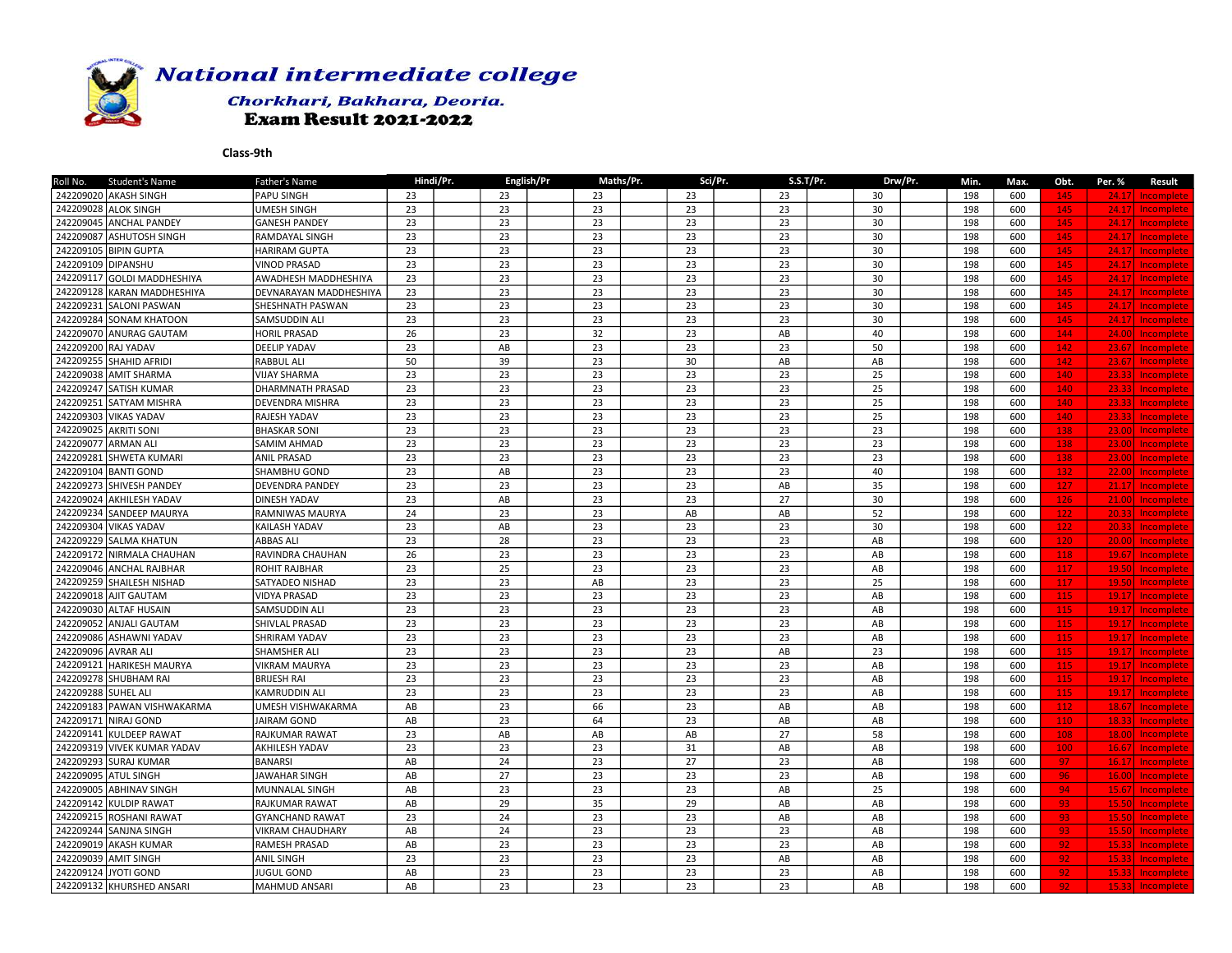

## Chorkhari, Bakhara, Deoria. **Exam Result 2021-2022**

| 242209203 RAJU NISHAD<br>MANOJ NISHAD<br>AB<br>23<br>23<br>23<br>198<br>600<br>23<br>AB<br>92<br>15.33<br>Incomplete<br>242209282 SIDDHARTH<br><b>SURESH</b><br>23<br>23<br>23<br>AB<br>23<br>198<br>600<br>92<br>Incomplete<br>AB<br>15.33<br>242209305 VIKASH GOND<br><b>DINESH GOND</b><br>23<br>23<br>23<br>23<br>AB<br>AB<br>198<br>600<br>92<br>15.33<br>Incomplete<br>23<br>23<br>23<br>23<br>242209314 VINIT YADAV<br>AB<br>198<br>600<br>NANDLAL YADAV<br>AB<br>92<br>15.33<br>Incomplete<br>23<br>23<br>23<br>23<br>242209316 VISHAL SINGH<br><b>MAHAVEER SINGH</b><br>AB<br>AB<br>198<br>600<br>92<br>15.33<br>Incomplete<br>242209225 SAHID AFARIDI<br>34<br>74<br><b>RABBUL ALI</b><br>AB<br>AB<br>AB<br>AB<br>40<br>198<br>600<br>12.33<br>Incomplete<br>242209154 MENKA SINGH<br>23<br>23<br>27<br>73<br><b>ARAVIND SINGH</b><br>AB<br>AB<br>AB<br>198<br>600<br>12.17<br>Incomplete<br>23<br>AB<br>AB<br>23<br>25<br>242209161 NANDANI SINGH<br><b>RAMJANAK SINGH</b><br>AB<br>198<br>600<br>71<br>11.83<br>Incomplete<br>242209026 ALOK NISHAD<br>AB<br>23<br>23<br>23<br>198<br>MADANLAL NISHAD<br>AB<br>AB<br>600<br>69<br>11.50<br>Incomplete<br>242209029 ALTAF ANSARI<br>AB<br>23<br>23<br>23<br>198<br>69<br><b>FAKRUDDIN ANSARI</b><br>AB<br>AB<br>600<br>11.50<br>Incomplete<br>242209058 ANKITA YADAV<br>23<br>23<br><b>BHOLA YADAV</b><br>23<br>AB<br>AB<br>AB<br>198<br>600<br>69<br>11.50<br>Incomplete<br>242209064 ANNU NISHAD<br>23<br>23<br>AB<br>23<br>AB<br>AB<br>198<br>600<br><b>RAMPRIT SAHANI</b><br>69<br>11.50<br>Incomplete<br>242209111 DIVYA SINGH<br>23<br>23<br>23<br>69<br><b>AMARJEET SINGH</b><br>AB<br>AB<br>AB<br>198<br>600<br>11.50<br><b>Incomplete</b><br>242209123 JJITU KUMAR<br>AB<br>23<br>23<br>23<br>AB<br>198<br>RAM PRASAD<br>AB<br>600<br>69<br>11.50<br>Incomplete<br>242209127 KARAN KUMAR<br>AB<br>23<br>AB<br>23<br>23<br>AB<br>198<br>600<br>69<br>UMASHANKAR PRASAD<br>11.50<br>Incomplete<br>23<br>23<br>23<br>242209148 MANGESH KUMAR NISHAD<br>AB<br>$\mathsf{A}\mathsf{B}$<br>AB<br>198<br>RAMPRAVESH NISHAD<br>600<br>69<br>11.50<br><b>Incomplete</b><br>23<br>23<br>23<br>69<br>242209162 NANDANI SINGH<br>AB<br>${\sf AB}$<br>AB<br>198<br>600<br>RAMJANAK KUMAR SINGH<br>11.50<br>Incomplete<br>242209167 NEERAJ YADAV<br>AB<br>23<br>23<br>23<br>198<br>AB<br>AB<br>600<br>69<br><b>SANJAY YADAV</b><br>11.50<br>Incomplete<br>242209175 NITISH YADAV<br>23<br>23<br>23<br>DHARMENDRA YADAV<br>AB<br>AB<br>AB<br>198<br>600<br>69<br>11.50<br>Incomplete<br>23<br>242209219 SACHIN SINGH<br>AB<br>23<br>23<br>AB<br>198<br>600<br><b>RAMESH SINGH</b><br>AB<br>69<br>11.50<br>Incomplete<br>242209250 SATYAM KUMAR<br>23<br>23<br>23<br><b>HEERALAL NISHAD</b><br>AB<br>AB<br>AB<br>198<br>600<br>69<br>11.50<br>Incomplete<br>242209262 SHAZID ALI<br>AB<br>23<br>23<br>23<br>$\mathsf{A}\mathsf{B}$<br>AB<br>198<br>600<br>69<br>NIJAMUDDIN ALI<br>11.50<br>Incomplete<br>23<br>242209266 SHIVA GAUTAM<br>23<br>23<br><b>VIRENDRA PRASAD</b><br>AB<br>AB<br>AB<br>198<br>600<br>69<br>11.50<br>Incomplete<br>242209294 SURAJ KUMAR<br>23<br>23<br>PRABHUNATH<br>AB<br>23<br>AB<br>AB<br>198<br>600<br>69<br>11.50<br>Incomplete<br>242209243 SANJIT PATEL<br>AB<br>23<br><b>HARILAL PATEL</b><br>AB<br>41<br>${\sf AB}$<br>AB<br>198<br>600<br>64<br>10.67<br>Incomplete<br>242209276 SHREYALATA KUMARI<br>AB<br>AB<br>AB<br>23<br>35<br>198<br>58<br><b>ARVIND KUMAR</b><br>AB<br>600<br>9.67<br>Incomplete<br>242209048 ANIKET YADAV<br>23<br>23<br>RAMESH YADAV<br>AB<br>AB<br>AB<br>AB<br>198<br>600<br>46<br>Incomplete<br>7.67<br>23<br>23<br>242209097 AYUSH GUPTA<br><b>RUPESH GUPTA</b><br>AB<br>AB<br>AB<br>AB<br>198<br>600<br>46<br>7.67<br>Incomplete<br>23<br>242209137 KISHAN CHAUHAN<br>23<br>RAMESH CHAUHAN<br>AB<br>AB<br>AB<br>AB<br>198<br>600<br>46<br>7.67<br><b>Incomplete</b> |
|-----------------------------------------------------------------------------------------------------------------------------------------------------------------------------------------------------------------------------------------------------------------------------------------------------------------------------------------------------------------------------------------------------------------------------------------------------------------------------------------------------------------------------------------------------------------------------------------------------------------------------------------------------------------------------------------------------------------------------------------------------------------------------------------------------------------------------------------------------------------------------------------------------------------------------------------------------------------------------------------------------------------------------------------------------------------------------------------------------------------------------------------------------------------------------------------------------------------------------------------------------------------------------------------------------------------------------------------------------------------------------------------------------------------------------------------------------------------------------------------------------------------------------------------------------------------------------------------------------------------------------------------------------------------------------------------------------------------------------------------------------------------------------------------------------------------------------------------------------------------------------------------------------------------------------------------------------------------------------------------------------------------------------------------------------------------------------------------------------------------------------------------------------------------------------------------------------------------------------------------------------------------------------------------------------------------------------------------------------------------------------------------------------------------------------------------------------------------------------------------------------------------------------------------------------------------------------------------------------------------------------------------------------------------------------------------------------------------------------------------------------------------------------------------------------------------------------------------------------------------------------------------------------------------------------------------------------------------------------------------------------------------------------------------------------------------------------------------------------------------------------------------------------------------------------------------------------------------------------------------------------------------------------------------------------------------------------------------------------------------------------------------------------------------------------------------------------------------------------------------------------------------------------------------------------------------------------------------------------------------------------------------------------------------------------------------------------------------------------------------------------------------------------------------------------------------------------------------------------------------------------------------|
|                                                                                                                                                                                                                                                                                                                                                                                                                                                                                                                                                                                                                                                                                                                                                                                                                                                                                                                                                                                                                                                                                                                                                                                                                                                                                                                                                                                                                                                                                                                                                                                                                                                                                                                                                                                                                                                                                                                                                                                                                                                                                                                                                                                                                                                                                                                                                                                                                                                                                                                                                                                                                                                                                                                                                                                                                                                                                                                                                                                                                                                                                                                                                                                                                                                                                                                                                                                                                                                                                                                                                                                                                                                                                                                                                                                                                                                                                         |
|                                                                                                                                                                                                                                                                                                                                                                                                                                                                                                                                                                                                                                                                                                                                                                                                                                                                                                                                                                                                                                                                                                                                                                                                                                                                                                                                                                                                                                                                                                                                                                                                                                                                                                                                                                                                                                                                                                                                                                                                                                                                                                                                                                                                                                                                                                                                                                                                                                                                                                                                                                                                                                                                                                                                                                                                                                                                                                                                                                                                                                                                                                                                                                                                                                                                                                                                                                                                                                                                                                                                                                                                                                                                                                                                                                                                                                                                                         |
|                                                                                                                                                                                                                                                                                                                                                                                                                                                                                                                                                                                                                                                                                                                                                                                                                                                                                                                                                                                                                                                                                                                                                                                                                                                                                                                                                                                                                                                                                                                                                                                                                                                                                                                                                                                                                                                                                                                                                                                                                                                                                                                                                                                                                                                                                                                                                                                                                                                                                                                                                                                                                                                                                                                                                                                                                                                                                                                                                                                                                                                                                                                                                                                                                                                                                                                                                                                                                                                                                                                                                                                                                                                                                                                                                                                                                                                                                         |
|                                                                                                                                                                                                                                                                                                                                                                                                                                                                                                                                                                                                                                                                                                                                                                                                                                                                                                                                                                                                                                                                                                                                                                                                                                                                                                                                                                                                                                                                                                                                                                                                                                                                                                                                                                                                                                                                                                                                                                                                                                                                                                                                                                                                                                                                                                                                                                                                                                                                                                                                                                                                                                                                                                                                                                                                                                                                                                                                                                                                                                                                                                                                                                                                                                                                                                                                                                                                                                                                                                                                                                                                                                                                                                                                                                                                                                                                                         |
|                                                                                                                                                                                                                                                                                                                                                                                                                                                                                                                                                                                                                                                                                                                                                                                                                                                                                                                                                                                                                                                                                                                                                                                                                                                                                                                                                                                                                                                                                                                                                                                                                                                                                                                                                                                                                                                                                                                                                                                                                                                                                                                                                                                                                                                                                                                                                                                                                                                                                                                                                                                                                                                                                                                                                                                                                                                                                                                                                                                                                                                                                                                                                                                                                                                                                                                                                                                                                                                                                                                                                                                                                                                                                                                                                                                                                                                                                         |
|                                                                                                                                                                                                                                                                                                                                                                                                                                                                                                                                                                                                                                                                                                                                                                                                                                                                                                                                                                                                                                                                                                                                                                                                                                                                                                                                                                                                                                                                                                                                                                                                                                                                                                                                                                                                                                                                                                                                                                                                                                                                                                                                                                                                                                                                                                                                                                                                                                                                                                                                                                                                                                                                                                                                                                                                                                                                                                                                                                                                                                                                                                                                                                                                                                                                                                                                                                                                                                                                                                                                                                                                                                                                                                                                                                                                                                                                                         |
|                                                                                                                                                                                                                                                                                                                                                                                                                                                                                                                                                                                                                                                                                                                                                                                                                                                                                                                                                                                                                                                                                                                                                                                                                                                                                                                                                                                                                                                                                                                                                                                                                                                                                                                                                                                                                                                                                                                                                                                                                                                                                                                                                                                                                                                                                                                                                                                                                                                                                                                                                                                                                                                                                                                                                                                                                                                                                                                                                                                                                                                                                                                                                                                                                                                                                                                                                                                                                                                                                                                                                                                                                                                                                                                                                                                                                                                                                         |
|                                                                                                                                                                                                                                                                                                                                                                                                                                                                                                                                                                                                                                                                                                                                                                                                                                                                                                                                                                                                                                                                                                                                                                                                                                                                                                                                                                                                                                                                                                                                                                                                                                                                                                                                                                                                                                                                                                                                                                                                                                                                                                                                                                                                                                                                                                                                                                                                                                                                                                                                                                                                                                                                                                                                                                                                                                                                                                                                                                                                                                                                                                                                                                                                                                                                                                                                                                                                                                                                                                                                                                                                                                                                                                                                                                                                                                                                                         |
|                                                                                                                                                                                                                                                                                                                                                                                                                                                                                                                                                                                                                                                                                                                                                                                                                                                                                                                                                                                                                                                                                                                                                                                                                                                                                                                                                                                                                                                                                                                                                                                                                                                                                                                                                                                                                                                                                                                                                                                                                                                                                                                                                                                                                                                                                                                                                                                                                                                                                                                                                                                                                                                                                                                                                                                                                                                                                                                                                                                                                                                                                                                                                                                                                                                                                                                                                                                                                                                                                                                                                                                                                                                                                                                                                                                                                                                                                         |
|                                                                                                                                                                                                                                                                                                                                                                                                                                                                                                                                                                                                                                                                                                                                                                                                                                                                                                                                                                                                                                                                                                                                                                                                                                                                                                                                                                                                                                                                                                                                                                                                                                                                                                                                                                                                                                                                                                                                                                                                                                                                                                                                                                                                                                                                                                                                                                                                                                                                                                                                                                                                                                                                                                                                                                                                                                                                                                                                                                                                                                                                                                                                                                                                                                                                                                                                                                                                                                                                                                                                                                                                                                                                                                                                                                                                                                                                                         |
|                                                                                                                                                                                                                                                                                                                                                                                                                                                                                                                                                                                                                                                                                                                                                                                                                                                                                                                                                                                                                                                                                                                                                                                                                                                                                                                                                                                                                                                                                                                                                                                                                                                                                                                                                                                                                                                                                                                                                                                                                                                                                                                                                                                                                                                                                                                                                                                                                                                                                                                                                                                                                                                                                                                                                                                                                                                                                                                                                                                                                                                                                                                                                                                                                                                                                                                                                                                                                                                                                                                                                                                                                                                                                                                                                                                                                                                                                         |
|                                                                                                                                                                                                                                                                                                                                                                                                                                                                                                                                                                                                                                                                                                                                                                                                                                                                                                                                                                                                                                                                                                                                                                                                                                                                                                                                                                                                                                                                                                                                                                                                                                                                                                                                                                                                                                                                                                                                                                                                                                                                                                                                                                                                                                                                                                                                                                                                                                                                                                                                                                                                                                                                                                                                                                                                                                                                                                                                                                                                                                                                                                                                                                                                                                                                                                                                                                                                                                                                                                                                                                                                                                                                                                                                                                                                                                                                                         |
|                                                                                                                                                                                                                                                                                                                                                                                                                                                                                                                                                                                                                                                                                                                                                                                                                                                                                                                                                                                                                                                                                                                                                                                                                                                                                                                                                                                                                                                                                                                                                                                                                                                                                                                                                                                                                                                                                                                                                                                                                                                                                                                                                                                                                                                                                                                                                                                                                                                                                                                                                                                                                                                                                                                                                                                                                                                                                                                                                                                                                                                                                                                                                                                                                                                                                                                                                                                                                                                                                                                                                                                                                                                                                                                                                                                                                                                                                         |
|                                                                                                                                                                                                                                                                                                                                                                                                                                                                                                                                                                                                                                                                                                                                                                                                                                                                                                                                                                                                                                                                                                                                                                                                                                                                                                                                                                                                                                                                                                                                                                                                                                                                                                                                                                                                                                                                                                                                                                                                                                                                                                                                                                                                                                                                                                                                                                                                                                                                                                                                                                                                                                                                                                                                                                                                                                                                                                                                                                                                                                                                                                                                                                                                                                                                                                                                                                                                                                                                                                                                                                                                                                                                                                                                                                                                                                                                                         |
|                                                                                                                                                                                                                                                                                                                                                                                                                                                                                                                                                                                                                                                                                                                                                                                                                                                                                                                                                                                                                                                                                                                                                                                                                                                                                                                                                                                                                                                                                                                                                                                                                                                                                                                                                                                                                                                                                                                                                                                                                                                                                                                                                                                                                                                                                                                                                                                                                                                                                                                                                                                                                                                                                                                                                                                                                                                                                                                                                                                                                                                                                                                                                                                                                                                                                                                                                                                                                                                                                                                                                                                                                                                                                                                                                                                                                                                                                         |
|                                                                                                                                                                                                                                                                                                                                                                                                                                                                                                                                                                                                                                                                                                                                                                                                                                                                                                                                                                                                                                                                                                                                                                                                                                                                                                                                                                                                                                                                                                                                                                                                                                                                                                                                                                                                                                                                                                                                                                                                                                                                                                                                                                                                                                                                                                                                                                                                                                                                                                                                                                                                                                                                                                                                                                                                                                                                                                                                                                                                                                                                                                                                                                                                                                                                                                                                                                                                                                                                                                                                                                                                                                                                                                                                                                                                                                                                                         |
|                                                                                                                                                                                                                                                                                                                                                                                                                                                                                                                                                                                                                                                                                                                                                                                                                                                                                                                                                                                                                                                                                                                                                                                                                                                                                                                                                                                                                                                                                                                                                                                                                                                                                                                                                                                                                                                                                                                                                                                                                                                                                                                                                                                                                                                                                                                                                                                                                                                                                                                                                                                                                                                                                                                                                                                                                                                                                                                                                                                                                                                                                                                                                                                                                                                                                                                                                                                                                                                                                                                                                                                                                                                                                                                                                                                                                                                                                         |
|                                                                                                                                                                                                                                                                                                                                                                                                                                                                                                                                                                                                                                                                                                                                                                                                                                                                                                                                                                                                                                                                                                                                                                                                                                                                                                                                                                                                                                                                                                                                                                                                                                                                                                                                                                                                                                                                                                                                                                                                                                                                                                                                                                                                                                                                                                                                                                                                                                                                                                                                                                                                                                                                                                                                                                                                                                                                                                                                                                                                                                                                                                                                                                                                                                                                                                                                                                                                                                                                                                                                                                                                                                                                                                                                                                                                                                                                                         |
|                                                                                                                                                                                                                                                                                                                                                                                                                                                                                                                                                                                                                                                                                                                                                                                                                                                                                                                                                                                                                                                                                                                                                                                                                                                                                                                                                                                                                                                                                                                                                                                                                                                                                                                                                                                                                                                                                                                                                                                                                                                                                                                                                                                                                                                                                                                                                                                                                                                                                                                                                                                                                                                                                                                                                                                                                                                                                                                                                                                                                                                                                                                                                                                                                                                                                                                                                                                                                                                                                                                                                                                                                                                                                                                                                                                                                                                                                         |
|                                                                                                                                                                                                                                                                                                                                                                                                                                                                                                                                                                                                                                                                                                                                                                                                                                                                                                                                                                                                                                                                                                                                                                                                                                                                                                                                                                                                                                                                                                                                                                                                                                                                                                                                                                                                                                                                                                                                                                                                                                                                                                                                                                                                                                                                                                                                                                                                                                                                                                                                                                                                                                                                                                                                                                                                                                                                                                                                                                                                                                                                                                                                                                                                                                                                                                                                                                                                                                                                                                                                                                                                                                                                                                                                                                                                                                                                                         |
|                                                                                                                                                                                                                                                                                                                                                                                                                                                                                                                                                                                                                                                                                                                                                                                                                                                                                                                                                                                                                                                                                                                                                                                                                                                                                                                                                                                                                                                                                                                                                                                                                                                                                                                                                                                                                                                                                                                                                                                                                                                                                                                                                                                                                                                                                                                                                                                                                                                                                                                                                                                                                                                                                                                                                                                                                                                                                                                                                                                                                                                                                                                                                                                                                                                                                                                                                                                                                                                                                                                                                                                                                                                                                                                                                                                                                                                                                         |
|                                                                                                                                                                                                                                                                                                                                                                                                                                                                                                                                                                                                                                                                                                                                                                                                                                                                                                                                                                                                                                                                                                                                                                                                                                                                                                                                                                                                                                                                                                                                                                                                                                                                                                                                                                                                                                                                                                                                                                                                                                                                                                                                                                                                                                                                                                                                                                                                                                                                                                                                                                                                                                                                                                                                                                                                                                                                                                                                                                                                                                                                                                                                                                                                                                                                                                                                                                                                                                                                                                                                                                                                                                                                                                                                                                                                                                                                                         |
|                                                                                                                                                                                                                                                                                                                                                                                                                                                                                                                                                                                                                                                                                                                                                                                                                                                                                                                                                                                                                                                                                                                                                                                                                                                                                                                                                                                                                                                                                                                                                                                                                                                                                                                                                                                                                                                                                                                                                                                                                                                                                                                                                                                                                                                                                                                                                                                                                                                                                                                                                                                                                                                                                                                                                                                                                                                                                                                                                                                                                                                                                                                                                                                                                                                                                                                                                                                                                                                                                                                                                                                                                                                                                                                                                                                                                                                                                         |
|                                                                                                                                                                                                                                                                                                                                                                                                                                                                                                                                                                                                                                                                                                                                                                                                                                                                                                                                                                                                                                                                                                                                                                                                                                                                                                                                                                                                                                                                                                                                                                                                                                                                                                                                                                                                                                                                                                                                                                                                                                                                                                                                                                                                                                                                                                                                                                                                                                                                                                                                                                                                                                                                                                                                                                                                                                                                                                                                                                                                                                                                                                                                                                                                                                                                                                                                                                                                                                                                                                                                                                                                                                                                                                                                                                                                                                                                                         |
|                                                                                                                                                                                                                                                                                                                                                                                                                                                                                                                                                                                                                                                                                                                                                                                                                                                                                                                                                                                                                                                                                                                                                                                                                                                                                                                                                                                                                                                                                                                                                                                                                                                                                                                                                                                                                                                                                                                                                                                                                                                                                                                                                                                                                                                                                                                                                                                                                                                                                                                                                                                                                                                                                                                                                                                                                                                                                                                                                                                                                                                                                                                                                                                                                                                                                                                                                                                                                                                                                                                                                                                                                                                                                                                                                                                                                                                                                         |
|                                                                                                                                                                                                                                                                                                                                                                                                                                                                                                                                                                                                                                                                                                                                                                                                                                                                                                                                                                                                                                                                                                                                                                                                                                                                                                                                                                                                                                                                                                                                                                                                                                                                                                                                                                                                                                                                                                                                                                                                                                                                                                                                                                                                                                                                                                                                                                                                                                                                                                                                                                                                                                                                                                                                                                                                                                                                                                                                                                                                                                                                                                                                                                                                                                                                                                                                                                                                                                                                                                                                                                                                                                                                                                                                                                                                                                                                                         |
|                                                                                                                                                                                                                                                                                                                                                                                                                                                                                                                                                                                                                                                                                                                                                                                                                                                                                                                                                                                                                                                                                                                                                                                                                                                                                                                                                                                                                                                                                                                                                                                                                                                                                                                                                                                                                                                                                                                                                                                                                                                                                                                                                                                                                                                                                                                                                                                                                                                                                                                                                                                                                                                                                                                                                                                                                                                                                                                                                                                                                                                                                                                                                                                                                                                                                                                                                                                                                                                                                                                                                                                                                                                                                                                                                                                                                                                                                         |
|                                                                                                                                                                                                                                                                                                                                                                                                                                                                                                                                                                                                                                                                                                                                                                                                                                                                                                                                                                                                                                                                                                                                                                                                                                                                                                                                                                                                                                                                                                                                                                                                                                                                                                                                                                                                                                                                                                                                                                                                                                                                                                                                                                                                                                                                                                                                                                                                                                                                                                                                                                                                                                                                                                                                                                                                                                                                                                                                                                                                                                                                                                                                                                                                                                                                                                                                                                                                                                                                                                                                                                                                                                                                                                                                                                                                                                                                                         |
|                                                                                                                                                                                                                                                                                                                                                                                                                                                                                                                                                                                                                                                                                                                                                                                                                                                                                                                                                                                                                                                                                                                                                                                                                                                                                                                                                                                                                                                                                                                                                                                                                                                                                                                                                                                                                                                                                                                                                                                                                                                                                                                                                                                                                                                                                                                                                                                                                                                                                                                                                                                                                                                                                                                                                                                                                                                                                                                                                                                                                                                                                                                                                                                                                                                                                                                                                                                                                                                                                                                                                                                                                                                                                                                                                                                                                                                                                         |
| 242209155 MUKESH NISHAD<br>23<br>23<br><b>MOTILAL NISHAD</b><br>AB<br>AB<br>AB<br>AB<br>198<br>600<br>46<br>7.67<br>Incomplete                                                                                                                                                                                                                                                                                                                                                                                                                                                                                                                                                                                                                                                                                                                                                                                                                                                                                                                                                                                                                                                                                                                                                                                                                                                                                                                                                                                                                                                                                                                                                                                                                                                                                                                                                                                                                                                                                                                                                                                                                                                                                                                                                                                                                                                                                                                                                                                                                                                                                                                                                                                                                                                                                                                                                                                                                                                                                                                                                                                                                                                                                                                                                                                                                                                                                                                                                                                                                                                                                                                                                                                                                                                                                                                                                          |
| 242209209 RAVI PRASAD<br>23<br>AB<br>AB<br>23<br>AB<br>AB<br>198<br>46<br>RAMDHANI PRASAD<br>600<br>7.67<br>Incomplete                                                                                                                                                                                                                                                                                                                                                                                                                                                                                                                                                                                                                                                                                                                                                                                                                                                                                                                                                                                                                                                                                                                                                                                                                                                                                                                                                                                                                                                                                                                                                                                                                                                                                                                                                                                                                                                                                                                                                                                                                                                                                                                                                                                                                                                                                                                                                                                                                                                                                                                                                                                                                                                                                                                                                                                                                                                                                                                                                                                                                                                                                                                                                                                                                                                                                                                                                                                                                                                                                                                                                                                                                                                                                                                                                                  |
| 242209094 ASHWANI YADAV<br><b>SRIRAM YADAV</b><br>AB<br>AB<br>AB<br>AB<br>${\sf AB}$<br>40<br>198<br>600<br>40<br>Incomplete<br>6.67                                                                                                                                                                                                                                                                                                                                                                                                                                                                                                                                                                                                                                                                                                                                                                                                                                                                                                                                                                                                                                                                                                                                                                                                                                                                                                                                                                                                                                                                                                                                                                                                                                                                                                                                                                                                                                                                                                                                                                                                                                                                                                                                                                                                                                                                                                                                                                                                                                                                                                                                                                                                                                                                                                                                                                                                                                                                                                                                                                                                                                                                                                                                                                                                                                                                                                                                                                                                                                                                                                                                                                                                                                                                                                                                                    |
| 23<br>242209031 AMAN MADDHESHIYA<br>AB<br>AB<br>AB<br>AB<br>198<br>600<br>23<br>VINOD MADDHESHIYA<br>AB<br>3.83<br>Incomplete                                                                                                                                                                                                                                                                                                                                                                                                                                                                                                                                                                                                                                                                                                                                                                                                                                                                                                                                                                                                                                                                                                                                                                                                                                                                                                                                                                                                                                                                                                                                                                                                                                                                                                                                                                                                                                                                                                                                                                                                                                                                                                                                                                                                                                                                                                                                                                                                                                                                                                                                                                                                                                                                                                                                                                                                                                                                                                                                                                                                                                                                                                                                                                                                                                                                                                                                                                                                                                                                                                                                                                                                                                                                                                                                                           |
| 242209081 ARTI NISHAD<br>AB<br>AB<br>AB<br>AB<br>23<br>198<br>RAVINDRA NISHAD<br>AB<br>600<br>23<br>3.83<br>Incomplete                                                                                                                                                                                                                                                                                                                                                                                                                                                                                                                                                                                                                                                                                                                                                                                                                                                                                                                                                                                                                                                                                                                                                                                                                                                                                                                                                                                                                                                                                                                                                                                                                                                                                                                                                                                                                                                                                                                                                                                                                                                                                                                                                                                                                                                                                                                                                                                                                                                                                                                                                                                                                                                                                                                                                                                                                                                                                                                                                                                                                                                                                                                                                                                                                                                                                                                                                                                                                                                                                                                                                                                                                                                                                                                                                                  |
| 242209207 RAMU CHAUHAN<br>AB<br>23<br><b>VINOD CHAUHAN</b><br>AB<br>AB<br>AB<br>AB<br>198<br>600<br>23<br>3.83<br>Incomplete                                                                                                                                                                                                                                                                                                                                                                                                                                                                                                                                                                                                                                                                                                                                                                                                                                                                                                                                                                                                                                                                                                                                                                                                                                                                                                                                                                                                                                                                                                                                                                                                                                                                                                                                                                                                                                                                                                                                                                                                                                                                                                                                                                                                                                                                                                                                                                                                                                                                                                                                                                                                                                                                                                                                                                                                                                                                                                                                                                                                                                                                                                                                                                                                                                                                                                                                                                                                                                                                                                                                                                                                                                                                                                                                                            |
| 23<br>242209213 ROSHAN NISHAD<br><b>RAMPRIT SAHANI</b><br>AB<br>AB<br>AB<br>AB<br>198<br>600<br>23<br>AB<br>3.83<br>Incomplete                                                                                                                                                                                                                                                                                                                                                                                                                                                                                                                                                                                                                                                                                                                                                                                                                                                                                                                                                                                                                                                                                                                                                                                                                                                                                                                                                                                                                                                                                                                                                                                                                                                                                                                                                                                                                                                                                                                                                                                                                                                                                                                                                                                                                                                                                                                                                                                                                                                                                                                                                                                                                                                                                                                                                                                                                                                                                                                                                                                                                                                                                                                                                                                                                                                                                                                                                                                                                                                                                                                                                                                                                                                                                                                                                          |
| 242209226 SAHIL ALI<br>23<br>AB<br>198<br><b>NIYAMAT ALI</b><br>AB<br>AB<br>AB<br>AB<br>600<br>23<br>Incomplete<br>3.83                                                                                                                                                                                                                                                                                                                                                                                                                                                                                                                                                                                                                                                                                                                                                                                                                                                                                                                                                                                                                                                                                                                                                                                                                                                                                                                                                                                                                                                                                                                                                                                                                                                                                                                                                                                                                                                                                                                                                                                                                                                                                                                                                                                                                                                                                                                                                                                                                                                                                                                                                                                                                                                                                                                                                                                                                                                                                                                                                                                                                                                                                                                                                                                                                                                                                                                                                                                                                                                                                                                                                                                                                                                                                                                                                                 |
| 242209237 SANDIP MAURYA<br>23<br>23<br><b>RAMNIVAS MAURYA</b><br>AB<br>AB<br>AB<br>AB<br>AB<br>198<br>600<br>3.83<br>Incomplete                                                                                                                                                                                                                                                                                                                                                                                                                                                                                                                                                                                                                                                                                                                                                                                                                                                                                                                                                                                                                                                                                                                                                                                                                                                                                                                                                                                                                                                                                                                                                                                                                                                                                                                                                                                                                                                                                                                                                                                                                                                                                                                                                                                                                                                                                                                                                                                                                                                                                                                                                                                                                                                                                                                                                                                                                                                                                                                                                                                                                                                                                                                                                                                                                                                                                                                                                                                                                                                                                                                                                                                                                                                                                                                                                         |
| 242209249 SATYAM GAUTAM<br>23<br>23<br>RAJESH KUMAR GAUTAM<br>AB<br>AB<br>AB<br>AB<br>AB<br>198<br>600<br>3.83 <sup>1</sup><br>Incomplete                                                                                                                                                                                                                                                                                                                                                                                                                                                                                                                                                                                                                                                                                                                                                                                                                                                                                                                                                                                                                                                                                                                                                                                                                                                                                                                                                                                                                                                                                                                                                                                                                                                                                                                                                                                                                                                                                                                                                                                                                                                                                                                                                                                                                                                                                                                                                                                                                                                                                                                                                                                                                                                                                                                                                                                                                                                                                                                                                                                                                                                                                                                                                                                                                                                                                                                                                                                                                                                                                                                                                                                                                                                                                                                                               |
| 242209001 ANISH ANSARI<br><b>ABDUL HAMID</b><br>AB<br>AB<br>AB<br>AB<br>AB<br>198<br>AB<br>AB<br>AB<br>AB<br>AB<br>AB<br>AB<br>600<br>$\bullet$<br><b>Incomplete</b><br>0.00                                                                                                                                                                                                                                                                                                                                                                                                                                                                                                                                                                                                                                                                                                                                                                                                                                                                                                                                                                                                                                                                                                                                                                                                                                                                                                                                                                                                                                                                                                                                                                                                                                                                                                                                                                                                                                                                                                                                                                                                                                                                                                                                                                                                                                                                                                                                                                                                                                                                                                                                                                                                                                                                                                                                                                                                                                                                                                                                                                                                                                                                                                                                                                                                                                                                                                                                                                                                                                                                                                                                                                                                                                                                                                            |
| 242209002 AANSHI SINGH<br>AB<br>AB<br>198<br><b>AVDHESH SINGH</b><br>AB<br>AB<br>AB<br>AB<br>AB<br>AB<br>AB<br>AB<br>AB<br>AB<br>600<br>$\overline{0}$<br>0.001<br>Incomplete                                                                                                                                                                                                                                                                                                                                                                                                                                                                                                                                                                                                                                                                                                                                                                                                                                                                                                                                                                                                                                                                                                                                                                                                                                                                                                                                                                                                                                                                                                                                                                                                                                                                                                                                                                                                                                                                                                                                                                                                                                                                                                                                                                                                                                                                                                                                                                                                                                                                                                                                                                                                                                                                                                                                                                                                                                                                                                                                                                                                                                                                                                                                                                                                                                                                                                                                                                                                                                                                                                                                                                                                                                                                                                           |
| 242209004 ABHINAV DWIVEDI<br>AB<br>AB<br>AB<br>AB<br>AB<br>AB<br>AB<br>AB<br>AB<br>AB<br>198<br>600<br>$\Omega$<br><b>BRIJESH DUBEY</b><br>AB<br>AB<br>0.001<br>Incomplete                                                                                                                                                                                                                                                                                                                                                                                                                                                                                                                                                                                                                                                                                                                                                                                                                                                                                                                                                                                                                                                                                                                                                                                                                                                                                                                                                                                                                                                                                                                                                                                                                                                                                                                                                                                                                                                                                                                                                                                                                                                                                                                                                                                                                                                                                                                                                                                                                                                                                                                                                                                                                                                                                                                                                                                                                                                                                                                                                                                                                                                                                                                                                                                                                                                                                                                                                                                                                                                                                                                                                                                                                                                                                                              |
| 242209006 ABHINAV SINGH<br>AB<br>AB<br>AB<br>AB<br>AB<br>AB<br>AB<br>AB<br>AB<br>AB<br>AB<br>AB<br>198<br>600<br>$\bullet$<br>MUNNA SINGH<br>0.001<br>Incomplete                                                                                                                                                                                                                                                                                                                                                                                                                                                                                                                                                                                                                                                                                                                                                                                                                                                                                                                                                                                                                                                                                                                                                                                                                                                                                                                                                                                                                                                                                                                                                                                                                                                                                                                                                                                                                                                                                                                                                                                                                                                                                                                                                                                                                                                                                                                                                                                                                                                                                                                                                                                                                                                                                                                                                                                                                                                                                                                                                                                                                                                                                                                                                                                                                                                                                                                                                                                                                                                                                                                                                                                                                                                                                                                        |
| 242209009 ABHISHEK YADAV<br>AB<br>AB<br>AB<br>AB<br>AB<br>AB<br>AB<br>AB<br>AB<br>AB<br>AB<br>AB<br>198<br>600<br>RAMNARESH<br>$\bullet$<br>0.00 <br>Incomplete                                                                                                                                                                                                                                                                                                                                                                                                                                                                                                                                                                                                                                                                                                                                                                                                                                                                                                                                                                                                                                                                                                                                                                                                                                                                                                                                                                                                                                                                                                                                                                                                                                                                                                                                                                                                                                                                                                                                                                                                                                                                                                                                                                                                                                                                                                                                                                                                                                                                                                                                                                                                                                                                                                                                                                                                                                                                                                                                                                                                                                                                                                                                                                                                                                                                                                                                                                                                                                                                                                                                                                                                                                                                                                                         |
| 242209010 ACHCHHELAL CHAUDHARY<br>AB<br>AB<br>AB<br>AB<br>AB<br>AB<br>AB<br>AB<br>AB<br>AB<br>AB<br>AB<br>198<br>600<br>SHRIKISHUN CHAUDHARY<br>$\bullet$<br>0.00<br><b>Incomplete</b>                                                                                                                                                                                                                                                                                                                                                                                                                                                                                                                                                                                                                                                                                                                                                                                                                                                                                                                                                                                                                                                                                                                                                                                                                                                                                                                                                                                                                                                                                                                                                                                                                                                                                                                                                                                                                                                                                                                                                                                                                                                                                                                                                                                                                                                                                                                                                                                                                                                                                                                                                                                                                                                                                                                                                                                                                                                                                                                                                                                                                                                                                                                                                                                                                                                                                                                                                                                                                                                                                                                                                                                                                                                                                                  |
| 242209013 ADITYA PANDEY<br>AB<br>AB<br>AB<br>AB<br><b>TRILOKINATH PANDEY</b><br>AB<br>AB<br>AB<br>AB<br>AB<br>AB<br>AB<br>AB<br>198<br>600<br>$\overline{0}$<br>Incomplete<br>0.00                                                                                                                                                                                                                                                                                                                                                                                                                                                                                                                                                                                                                                                                                                                                                                                                                                                                                                                                                                                                                                                                                                                                                                                                                                                                                                                                                                                                                                                                                                                                                                                                                                                                                                                                                                                                                                                                                                                                                                                                                                                                                                                                                                                                                                                                                                                                                                                                                                                                                                                                                                                                                                                                                                                                                                                                                                                                                                                                                                                                                                                                                                                                                                                                                                                                                                                                                                                                                                                                                                                                                                                                                                                                                                      |
| 242209014 ADITYA TIWARI<br>SHATRUGHAN TIWARI<br>AB<br>AB<br>AB<br>AB<br>AB<br>AB<br>AB<br>AB<br>AB<br>AB<br>AB<br>AB<br>198<br>600<br>$\overline{0}$<br>0.00<br>Incomplete                                                                                                                                                                                                                                                                                                                                                                                                                                                                                                                                                                                                                                                                                                                                                                                                                                                                                                                                                                                                                                                                                                                                                                                                                                                                                                                                                                                                                                                                                                                                                                                                                                                                                                                                                                                                                                                                                                                                                                                                                                                                                                                                                                                                                                                                                                                                                                                                                                                                                                                                                                                                                                                                                                                                                                                                                                                                                                                                                                                                                                                                                                                                                                                                                                                                                                                                                                                                                                                                                                                                                                                                                                                                                                              |
| 242209016 AJAY<br>OMPRAKASH<br>AB<br>AB<br>AB<br>AB<br>AB<br>AB<br>AB<br>AB<br>AB<br>AB<br>AB<br>AB<br>198<br>600<br>$\overline{0}$<br>0.001<br>Incomplete                                                                                                                                                                                                                                                                                                                                                                                                                                                                                                                                                                                                                                                                                                                                                                                                                                                                                                                                                                                                                                                                                                                                                                                                                                                                                                                                                                                                                                                                                                                                                                                                                                                                                                                                                                                                                                                                                                                                                                                                                                                                                                                                                                                                                                                                                                                                                                                                                                                                                                                                                                                                                                                                                                                                                                                                                                                                                                                                                                                                                                                                                                                                                                                                                                                                                                                                                                                                                                                                                                                                                                                                                                                                                                                              |
| 242209017 AJAY YADAV<br>AB<br>PRAHLAD YADAV<br>AB<br>AB<br>AB<br>AB<br>AB<br>AB<br>AB<br>AB<br>AB<br>AB<br>AB<br>198<br>600<br>$\Omega$<br>0.00<br>Incomplete                                                                                                                                                                                                                                                                                                                                                                                                                                                                                                                                                                                                                                                                                                                                                                                                                                                                                                                                                                                                                                                                                                                                                                                                                                                                                                                                                                                                                                                                                                                                                                                                                                                                                                                                                                                                                                                                                                                                                                                                                                                                                                                                                                                                                                                                                                                                                                                                                                                                                                                                                                                                                                                                                                                                                                                                                                                                                                                                                                                                                                                                                                                                                                                                                                                                                                                                                                                                                                                                                                                                                                                                                                                                                                                           |
| 242209021 AKHILESH<br><b>CHATUR CHAT SINGH</b><br>AB<br>AB<br>AB<br>AB<br>AB<br>AB<br>AB<br>AB<br>AB<br>AB<br>AB<br>AB<br>198<br>600<br>$\overline{0}$<br>0.001<br>Incomplete                                                                                                                                                                                                                                                                                                                                                                                                                                                                                                                                                                                                                                                                                                                                                                                                                                                                                                                                                                                                                                                                                                                                                                                                                                                                                                                                                                                                                                                                                                                                                                                                                                                                                                                                                                                                                                                                                                                                                                                                                                                                                                                                                                                                                                                                                                                                                                                                                                                                                                                                                                                                                                                                                                                                                                                                                                                                                                                                                                                                                                                                                                                                                                                                                                                                                                                                                                                                                                                                                                                                                                                                                                                                                                           |
| 242209022 AKHILESH VISHWAKARMA<br>CHHOTELAL VISHWAKARMA<br>AB<br>AB<br>AB<br>AB<br>AB<br>AB<br>AB<br>AB<br>AB<br>AB<br>AB<br>AB<br>198<br>600<br>$\overline{0}$<br>0.00 Incomplete                                                                                                                                                                                                                                                                                                                                                                                                                                                                                                                                                                                                                                                                                                                                                                                                                                                                                                                                                                                                                                                                                                                                                                                                                                                                                                                                                                                                                                                                                                                                                                                                                                                                                                                                                                                                                                                                                                                                                                                                                                                                                                                                                                                                                                                                                                                                                                                                                                                                                                                                                                                                                                                                                                                                                                                                                                                                                                                                                                                                                                                                                                                                                                                                                                                                                                                                                                                                                                                                                                                                                                                                                                                                                                      |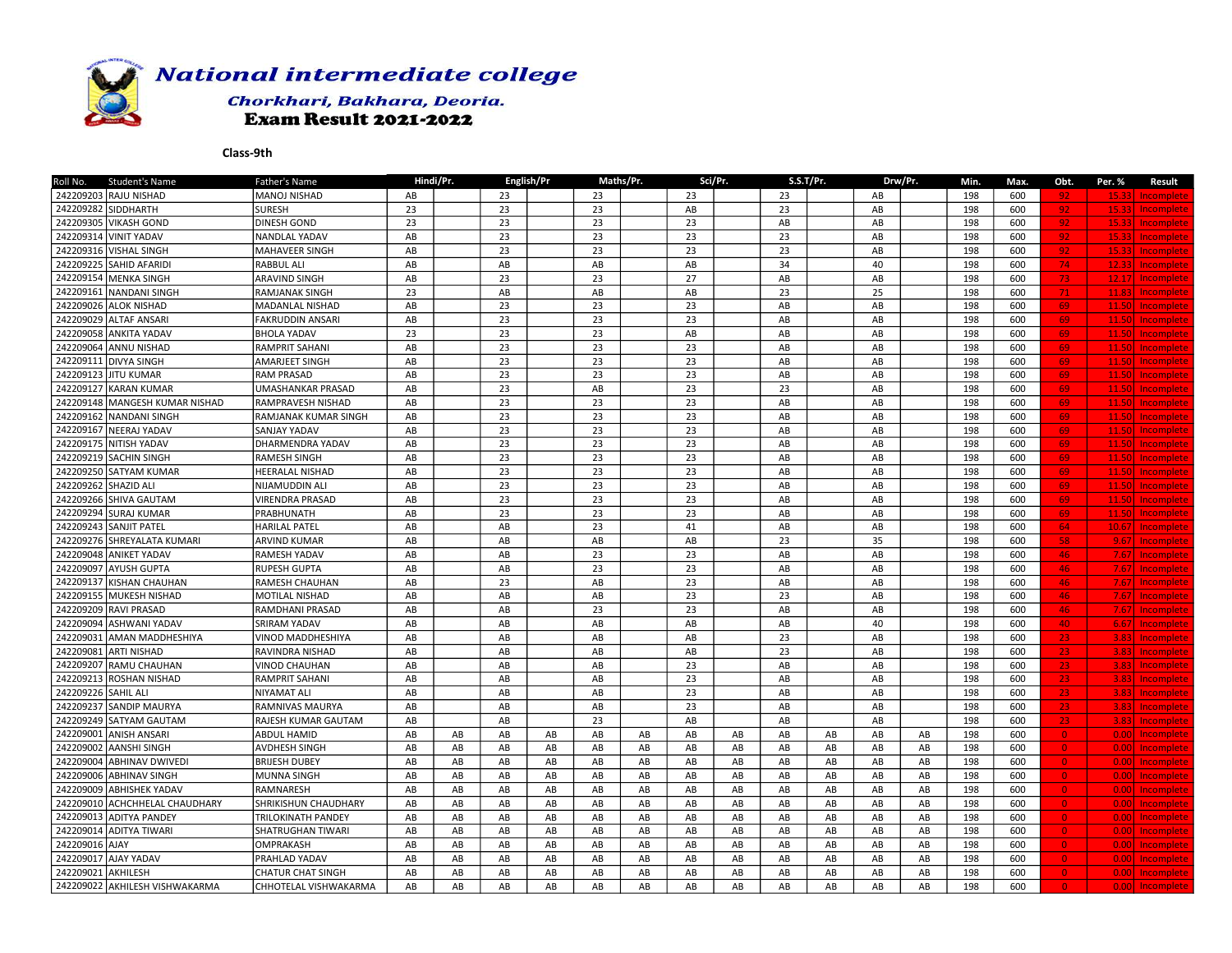

## Chorkhari, Bakhara, Deoria. **Exam Result 2021-2022**

| Student's Name<br>Roll No.            | Father's Name          |    | Hindi/Pr. |               | English/Pr             |            | Maths/Pr. |                        | Sci/Pr. |    | S.S.T/Pr.  |    | Drw/Pr.                | Min. | Max. | Obt.           | Per. %            | Result            |
|---------------------------------------|------------------------|----|-----------|---------------|------------------------|------------|-----------|------------------------|---------|----|------------|----|------------------------|------|------|----------------|-------------------|-------------------|
| 242209023 AKHILESH VISHWAKARMA        | <b>VYAS PRASAD</b>     | AB | AB        | AB            | AB                     | AB         | AB        | AB                     | AB      | AB | AB         | AB | AB                     | 198  | 600  | $\overline{0}$ | 0.001             | Incomplete        |
| 242209032<br><b>AMAN MADDHESHIYA</b>  | VINOD MADDHESHIYA      | AB | AB        | AB            | AB                     | AB         | AB        | AB                     | AB      | AB | AB         | AB | AB                     | 198  | 600  | $\overline{0}$ | 0.00              | Incomplete        |
| 242209035 AMAN YADAV                  | <b>UMESH YADAV</b>     | AB | AB        | AB            | AB                     | AB         | AB        | AB                     | AB      | AB | AB         | AB | AB                     | 198  | 600  | $\bullet$      | 0.001             | Incomplete        |
| 242209036<br><b>AMARNATH CHAUHAN</b>  | PARAS NATH CHAUHAN     | AB | AB        | $\mathsf{AB}$ | AB                     | AB         | AB        | AB                     | AB      | AB | AB         | AB | AB                     | 198  | 600  | $\bullet$      | 0.00              | <b>Incomplete</b> |
| 242209037<br><b>AMIT KUMAR GAUTAM</b> | <b>HARENDRA GAUTAM</b> | AB | AB        | AB            | AB                     | AB         | AB        | AB                     | AB      | AB | AB         | AB | AB                     | 198  | 600  | $\overline{0}$ | 0.001             | Incomplete        |
| 242209044<br>LANAMIKA YADAV           | <b>BHOLA YADAV</b>     | AB | AB        | AB            | AB                     | AB         | AB        | AB                     | AB      | AB | AB         | AB | AB                     | 198  | 600  | $\overline{0}$ | 0.00              | Incomplete        |
| 242209047<br>ANGAD SHARMA             | <b>GAURESH SHARMA</b>  | AB | AB        | AB            | AB                     | AB         | AB        | AB                     | AB      | AB | AB         | AB | AB                     | 198  | 600  | $\overline{0}$ | 0.00              | Incomplete        |
| 242209049<br><b>ANIKET YADAV</b>      | RAMESH YADAV           | AB | AB        | AB            | AB                     | AB         | AB        | AB                     | AB      | AB | AB         | AB | AB                     | 198  | 600  | $\overline{0}$ | 0.001             | <b>Incomplete</b> |
| 242209050 ANISH SHARMA                | RAMNARESH SHARMA       | AB | AB        | AB            | AB                     | AB         | AB        | AB                     | AB      | AB | AB         | AB | AB                     | 198  | 600  | $\Omega$       | 0.001             | Incomplete        |
| 242209051<br><b>ANISH SHARMA</b>      | RAM NARESH             | AB | AB        | AB            | $\mathsf{A}\mathsf{B}$ | AB         | AB        | AB                     | AB      | AB | AB         | AB | AB                     | 198  | 600  | $\overline{0}$ | 0.001             | Incomplete        |
| 242209055<br><b>JANKITA RAI</b>       | <b>DUUDHNATH RAI</b>   | AB | AB        | AB            | AB                     | AB         | AB        | AB                     | AB      | AB | AB         | AB | AB                     | 198  | 600  | $\bullet$      | 0.001             | Incomplete        |
| 242209061<br><b>ANMOL RAI</b>         | DILEEP RAI             | AB | AB        | AB            | AB                     | AB         | AB        | AB                     | AB      | AB | AB         | AB | AB                     | 198  | 600  | $\overline{0}$ | 0.001             | Incomplete        |
| 242209062<br>ANNU BHARTI              | <b>VIRENDRA KUMAR</b>  | AB | AB        | AB            | AB                     | AB         | AB        | AB                     | AB      | AB | AB         | AB | AB                     | 198  | 600  | $\bullet$      | 0.00              | <b>Incomplete</b> |
| 242209066<br><b>ANUP NISHAD</b>       | RAMDHANI NISHAD        | AB | AB        | AB            | AB                     | AB         | AB        | AB                     | AB      | AB | AB         | AB | AB                     | 198  | 600  | $\overline{0}$ | 0.001             | Incomplete        |
| 242209068<br><b>LANUP SINGH</b>       | <b>LAV SINGH</b>       | AB | AB        | AB            | AB                     | AB         | AB        | AB                     | AB      | AB | AB         | AB | AB                     | 198  | 600  | $\overline{0}$ | 0.001             | Incomplete        |
| 242209069<br><b>ANUP VISHWAKARMA</b>  | KUNDAN VISHWAKARMA     | AB | AB        | AB            | AB                     | AB         | AB        | AB                     | AB      | AB | AB         | AB | AB                     | 198  | 600  | $\overline{0}$ | 0.001             | Incomplete        |
| 242209071<br><b>LANURAG GAUTAM</b>    | <b>HORIL PRASAD</b>    | AB | AB        | ${\sf AB}$    | AB                     | AB         | AB        | AB                     | AB      | AB | AB         | AB | AB                     | 198  | 600  | $\Omega$       | 0.00              | Incomplete        |
| 242209073<br><b>ARADH</b>             | RAJESH KUMAR CGHGHGH   | AB | AB        | AB            | AB                     | AB         | AB        | AB                     | AB      | AB | AB         | AB | AB                     | 198  | 600  | $\overline{0}$ | 0.001             | Incomplete        |
| 242209075<br>ARADHDFVDG               | RAJESH KUMAR GAUTAM    | AB | AB        | AB            | $\mathsf{A}\mathsf{B}$ | AB         | AB        | AB                     | AB      | AB | AB         | AB | AB                     | 198  | 600  | $\overline{0}$ | 0.00 <sub>1</sub> | Incomplete        |
| 242209076<br>larjun singh             | PREM SINGH             | AB | AB        | AB            | AB                     | AB         | AB        | AB                     | AB      | AB | AB         | AB | AB                     | 198  | 600  | $\bullet$      | 0.001             | <b>Incomplete</b> |
| 242209078<br><b>ARMAN KHAN</b>        | SHAMIM AHAMAD          | AB | AB        | AB            | AB                     | AB         | AB        | AB                     | AB      | AB | AB         | AB | AB                     | 198  | 600  | $\overline{0}$ | 0.00              | Incomplete        |
| 242209079<br><b>ARPIT RAI</b>         | SANTOSH RAI            | AB | AB        | AB            | AB                     | AB         | AB        | AB                     | AB      | AB | AB         | AB | AB                     | 198  | 600  | $\overline{0}$ | 0.00              | <b>Incomplete</b> |
| 242209080<br><b>ARTI GAUTAM</b>       | OMPRAKASH              | AB | AB        | AB            | AB                     | AB         | AB        | AB                     | AB      | AB | AB         | AB | AB                     | 198  | 600  | $\overline{0}$ | 0.00              | Incomplete        |
| 242209083<br><b>ARUSHI RAI</b>        | <b>BHASHKAR RAI</b>    | AB | AB        | AB            | AB                     | AB         | AB        | AB                     | AB      | AB | AB         | AB | AB                     | 198  | 600  | $\overline{0}$ | 0.001             | Incomplete        |
| 242209084<br><b>ARYAN UPADHYAY</b>    | AJAY KUMAR UPADHYAY    | AB | AB        | AB            | AB                     | AB         | AB        | AB                     | AB      | AB | AB         | AB | AB                     | 198  | 600  | $\overline{0}$ | 0.001             | Incomplete        |
| 242209088<br><b>ASHUTOSH SINGH</b>    | RAMDAYAL SINGH         | AB | AB        | ${\sf AB}$    | ${\sf AB}$             | AB         | AB        | $\mathsf{A}\mathsf{B}$ | AB      | AB | AB         | AB | AB                     | 198  | 600  | $\Omega$       | 0.001             | Incomplete        |
| 242209089<br><b>ASHWANI KUMAR</b>     | <b>ARVIND RAI</b>      | AB | AB        | AB            | AB                     | AB         | AB        | AB                     | AB      | AB | AB         | AB | AB                     | 198  | 600  | $\bullet$      | 0.001             | Incomplete        |
| 242209090<br><b>ASHWANI KUMAR</b>     | AJAY KUMAR             | AB | AB        | AB            | $\mathsf{A}\mathsf{B}$ | AB         | AB        | AB                     | AB      | AB | AB         | AB | AB                     | 198  | 600  | $\overline{0}$ | 0.001             | Incomplete        |
| 242209091<br>ASHWANI KUMAR            | AJAY KUMAR NIRANKARI   | AB | AB        | AB            | AB                     | AB         | AB        | AB                     | AB      | AB | AB         | AB | AB                     | 198  | 600  | $\bullet$      | 0.00              | <b>Incomplete</b> |
| 242209092<br><b>ASHWANI KUMAR</b>     | <b>VYAS PRASAD</b>     | AB | AB        | AB            | AB                     | AB         | AB        | AB                     | AB      | AB | AB         | AB | AB                     | 198  | 600  | $\overline{0}$ | 0.001             | Incomplete        |
| 242209093<br><b>ASHWANI KUMAR</b>     | <b>FGHDFHGF</b>        | AB | AB        | $\mathsf{AB}$ | AB                     | AB         | AB        | AB                     | AB      | AB | AB         | AB | AB                     | 198  | 600  | $\bullet$      | 0.00 <sub>l</sub> | Incomplete        |
| 242209099<br><b>AYUSH PANDEY</b>      | RAJESH PANDEY          | AB | AB        | AB            | AB                     | AB         | AB        | AB                     | AB      | AB | AB         | AB | AB                     | 198  | 600  | $\overline{0}$ | 0.00              | Incomplete        |
| 242209100<br>AZAD ALI                 | <b>SATTAR ALI</b>      | AB | AB        | AB            | AB                     | AB         | AB        | AB                     | AB      | AB | AB         | AB | AB                     | 198  | 600  | $\Omega$       | 0.00              | <b>Incomplete</b> |
| 242209103<br><b>BANDANA YADAV</b>     | RAMANAND YADAV         | AB | AB        | $\mathsf{AB}$ | $\mathsf{A}\mathsf{B}$ | AB         | AB        | AB                     | AB      | AB | AB         | AB | $\mathsf{A}\mathsf{B}$ | 198  | 600  | $\overline{0}$ | 0.001             | Incomplete        |
| 242209106 CHANDAN MADDHESHIYA         | DEENBANDHU MADDHESHIYA | AB | AB        | AB            | AB                     | ${\sf AB}$ | AB        | ${\sf AB}$             | AB      | AB | ${\sf AB}$ | AB | AB                     | 198  | 600  | $\overline{0}$ | 0.001             | Incomplete        |
| 242209107<br><b>DFSGSDGVS</b>         | KRISHAN MURARI MISHRA  | AB | AB        | AB            | AB                     | AB         | AB        | AB                     | AB      | AB | AB         | AB | AB                     | 198  | 600  | $\bullet$      | 0.001             | Incomplete        |
| 242209110 DIVYA BHARTI                | JAGDISH CHAND          | AB | AB        | AB            | AB                     | AB         | AB        | AB                     | AB      | AB | AB         | AB | AB                     | 198  | 600  | $\bullet$      | 0.00              | <b>Incomplete</b> |
| 242209112<br><b>DIVYA SINGH</b>       | <b>AMARJEET SINGH</b>  | AB | AB        | $\mathsf{AB}$ | AB                     | AB         | AB        | AB                     | AB      | AB | AB         | AB | AB                     | 198  | 600  | $\overline{0}$ | 0.00              | <b>Incomplete</b> |
| 242209113<br><b>DIVYA SINGH</b>       | <b>AMARJEET SINGH</b>  | AB | AB        | AB            | AB                     | AB         | AB        | AB                     | AB      | AB | AB         | AB | AB                     | 198  | 600  | $\overline{0}$ | 0.001             | Incomplete        |
| 242209115 EKTA RAJBHAR                | RAMNARESH RAJBHAR      | AB | AB        | AB            | AB                     | AB         | AB        | AB                     | AB      | AB | AB         | AB | AB                     | 198  | 600  | $\bullet$      | 0.00              | Incomplete        |
| 242209116 FIROJ ANSARI                | NIJAMUDDIN             | AB | AB        | AB            | AB                     | AB         | AB        | AB                     | AB      | AB | AB         | AB | AB                     | 198  | 600  | $\overline{0}$ | 0.001             | Incomplete        |
| 242209118 GULSAIDA KHATOON            | RIYAZUDDIN             | AB | AB        | AB            | AB                     | AB         | AB        | AB                     | AB      | AB | AB         | AB | AB                     | 198  | 600  | $\Omega$       | 0.001             | Incomplete        |
| 242209119 GULSHAIDA KHATOON           | RIYAZUDDIN             | AB | AB        | AB            | AB                     | AB         | AB        | AB                     | AB      | AB | AB         | AB | AB                     | 198  | 600  | $\bullet$      | 0.001             | Incomplete        |
| 242209120 GULSHAN                     | <b>GANESH PRASAD</b>   | AB | AB        | AB            | AB                     | AB         | AB        | AB                     | AB      | AB | AB         | AB | AB                     | 198  | 600  | $\bullet$      | 0.00              | <b>Incomplete</b> |
| 242209122<br><b>HARIOM SINGH</b>      | RAMPRAYAG SINGH        | AB | AB        | AB            | AB                     | AB         | AB        | AB                     | AB      | AB | AB         | AB | AB                     | 198  | 600  | $\bullet$      | 0.00              | <b>Incomplete</b> |
| 242209126 KAJAL MADDHESHIYA           | MOTICHAND MADDHESHIYA  | AB | AB        | AB            | AB                     | AB         | AB        | AB                     | AB      | AB | AB         | AB | AB                     | 198  | 600  | $\overline{0}$ | 0.001             | Incomplete        |
| 242209129<br>KARAN MADDHESHIYA        | DEVNARAYAN MADDHESHIYA | AB | AB        | $\mathsf{AB}$ | $\mathsf{A}\mathsf{B}$ | AB         | AB        | AB                     | AB      | AB | AB         | AB | AB                     | 198  | 600  | $\overline{0}$ | 0.00              | Incomplete        |
| 242209131<br>KAVITA                   | AJAY KUMAR NIRANKARI   | AB | AB        | AB            | AB                     | AB         | AB        | AB                     | AB      | AB | AB         | AB | AB                     | 198  | 600  | $\overline{0}$ | 0.001             | Incomplete        |
| 242209133<br>KHUSHBU GUPTA            | UGRASEN GUPTA          | AB | AB        | AB            | AB                     | AB         | AB        | AB                     | AB      | AB | AB         | AB | AB                     | 198  | 600  | $\Omega$       | 0.00              | Incomplete        |
| 242209135<br>KHUSHI GOND              | RAM CHARITRA GOND      | AB | AB        | AB            | AB                     | AB         | AB        | AB                     | AB      | AB | AB         | AB | AB                     | 198  | 600  | $\overline{0}$ | 0.001             | Incomplete        |
| 242209138 KISHAN SINGH                | <b>AMARJEET SINGH</b>  | AB | AB        | AB            | AB                     | AB         | AB        | AB                     | AB      | AB | AB         | AB | AB                     | 198  | 600  | $\overline{0}$ |                   | 0.00 Incomplete   |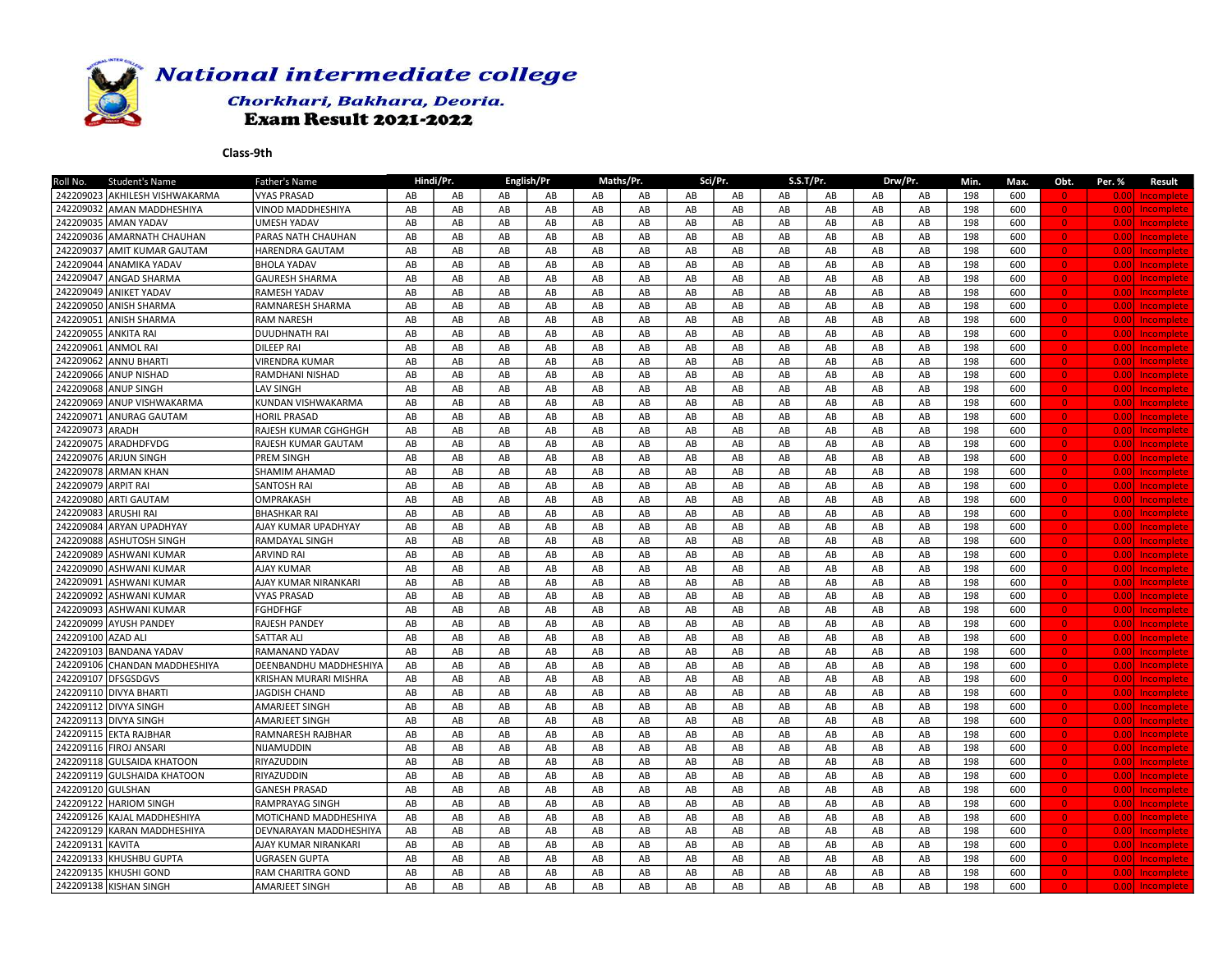

## Chorkhari, Bakhara, Deoria. **Exam Result 2021-2022**

| Student's Name<br>Roll No.               | Father's Name              |    | Hindi/Pr. |               | English/Pr             |            | Maths/Pr. |                        | Sci/Pr.                |    | S.S.T/Pr.              |    | Drw/Pr.                | Min. | Max. | Obt.           | Per. %            | Result            |
|------------------------------------------|----------------------------|----|-----------|---------------|------------------------|------------|-----------|------------------------|------------------------|----|------------------------|----|------------------------|------|------|----------------|-------------------|-------------------|
| 242209139 KM SANJANA                     | SHIVNATH SHARAMA           | AB | AB        | AB            | AB                     | AB         | AB        | AB                     | AB                     | AB | AB                     | AB | AB                     | 198  | 600  | $\overline{0}$ | 0.001             | Incomplete        |
| 242209143 KUMARI NITU                    | <b>VIJAY NISHAD</b>        | AB | AB        | AB            | AB                     | AB         | AB        | AB                     | AB                     | AB | AB                     | AB | AB                     | 198  | 600  | $\overline{0}$ | 0.001             | Incomplete        |
| 242209144<br>LAKSHMI GAUTAM              | RAMESHWAR GAUTAM           | AB | AB        | AB            | AB                     | AB         | AB        | AB                     | AB                     | AB | AB                     | AB | AB                     | 198  | 600  | $\bullet$      | 0.001             | Incomplete        |
| 242209149<br>MANISH KUMAR MADDHESHIYA    | LALBACHAN MADDHESHIYA      | AB | AB        | AB            | AB                     | AB         | AB        | AB                     | AB                     | AB | AB                     | AB | AB                     | 198  | 600  | $\bullet$      | 0.00              | <b>Incomplete</b> |
| 242209151<br><b>IMANJEET SINGH</b>       | <b>HARDEV SINGH</b>        | AB | AB        | AB            | AB                     | AB         | AB        | AB                     | AB                     | AB | AB                     | AB | AB                     | 198  | 600  | $\overline{0}$ | 0.001             | <b>Incomplete</b> |
| 242209152<br><b>MANKESH KUSHWAHA</b>     | SHAMBHU NATH KUSHWAHA      | AB | AB        | AB            | AB                     | AB         | AB        | AB                     | AB                     | AB | AB                     | AB | AB                     | 198  | 600  | $\overline{0}$ | 0.001             | Incomplete        |
| 242209153<br>MENKA SHARMA                | MANOJ SHARMA               | AB | AB        | AB            | AB                     | AB         | AB        | AB                     | AB                     | AB | AB                     | AB | AB                     | 198  | 600  | $\overline{0}$ | 0.00              | Incomplete        |
| 242209156 MUNNI                          | <b>GOVIND</b>              | AB | AB        | AB            | AB                     | AB         | AB        | AB                     | AB                     | AB | AB                     | AB | AB                     | 198  | 600  | $\overline{0}$ | 0.001             | Incomplete        |
| 242209157<br><b>MUSARRAF</b>             | <b>NUR MUHAMMAD</b>        | AB | AB        | AB            | AB                     | AB         | AB        | AB                     | AB                     | AB | AB                     | AB | AB                     | 198  | 600  | $\Omega$       | 0.001             | <b>Incomplete</b> |
| 242209158<br>MUSHKAN KUMARI RAM          | SHAMBHU RAM                | AB | AB        | AB            | AB                     | AB         | AB        | AB                     | AB                     | AB | AB                     | AB | AB                     | 198  | 600  | $\overline{0}$ | 0.001             | Incomplete        |
| 242209163<br><b>NANDANI VERMA</b>        | VISWADEEP KUMAR            | AB | AB        | AB            | AB                     | AB         | AB        | AB                     | AB                     | AB | AB                     | AB | AB                     | 198  | 600  | $\bullet$      | 0.00 <sub>1</sub> | Incomplete        |
| 242209165 NAVNEET KUMAR                  | RAMBHAJAN PRASAD           | AB | AB        | AB            | AB                     | AB         | AB        | AB                     | AB                     | AB | AB                     | AB | AB                     | 198  | 600  | $\overline{0}$ | 0.001             | <b>Incomplete</b> |
| 242209166 NEERAJ SINGH                   | SACHITANAND                | AB | AB        | AB            | AB                     | AB         | AB        | AB                     | AB                     | AB | AB                     | AB | AB                     | 198  | 600  | $\bullet$      | 0.00              | <b>Incomplete</b> |
| 242209168<br><b>NEETU CHAUDHARI</b>      | <b>RAMESH CHAUDHARI</b>    | AB | AB        | AB            | AB                     | AB         | AB        | AB                     | AB                     | AB | AB                     | AB | AB                     | 198  | 600  | $\overline{0}$ | 0.001             | Incomplete        |
| 242209176 MMCXFVBKJDBVCKJ                | <b>VCBCXVBX</b>            | AB | AB        | AB            | AB                     | AB         | AB        | AB                     | AB                     | AB | AB                     | AB | AB                     | 198  | 600  | $\overline{0}$ | 0.001             | Incomplete        |
| 242209178<br><b>PALLAVI YADAV</b>        | SHRAVAN YADAV              | AB | AB        | AB            | AB                     | AB         | AB        | AB                     | $\mathsf{A}\mathsf{B}$ | AB | $\mathsf{A}\mathsf{B}$ | AB | AB                     | 198  | 600  | $\bullet$      | 0.00              | Incomplete        |
| 242209180 PANKAJ YADAV                   | <b>NATHU YADAV</b>         | AB | AB        | ${\sf AB}$    | AB                     | AB         | AB        | AB                     | AB                     | AB | AB                     | AB | AB                     | 198  | 600  | $\Omega$       | 0.001             | Incomplete        |
| 242209181<br><b>PANKAJ YADAV</b>         | <b>BATHU YADAV</b>         | AB | AB        | AB            | AB                     | AB         | AB        | AB                     | AB                     | AB | AB                     | AB | AB                     | 198  | 600  | $\overline{0}$ | 0.001             | Incomplete        |
| 242209184 PAWAN VISHWAKARMA              | UMESH VISHWAKARMA          | AB | AB        | AB            | AB                     | AB         | AB        | AB                     | AB                     | AB | AB                     | AB | AB                     | 198  | 600  | $\bullet$      | 0.00 <sub>1</sub> | Incomplete        |
| 242209185<br>PINKI MAURYA                | <b>NAGENDRA MAURYA</b>     | AB | AB        | AB            | AB                     | AB         | AB        | AB                     | AB                     | AB | AB                     | AB | AB                     | 198  | 600  | $\bullet$      | 0.001             | <b>Incomplete</b> |
| 242209186 PINKU VISHWAKARMA              | HARINATH VISHWAKARMA       | AB | AB        | AB            | AB                     | AB         | AB        | AB                     | AB                     | AB | AB                     | AB | AB                     | 198  | 600  | $\overline{0}$ | 0.00              | <b>Incomplete</b> |
| 242209188<br>POOJA YADAV                 | DINDAYAL YADAV             | AB | AB        | AB            | AB                     | AB         | AB        | AB                     | AB                     | AB | AB                     | AB | AB                     | 198  | 600  | $\overline{0}$ | 0.00              | <b>Incomplete</b> |
| 242209189 PRADEEP KUMAR                  | LALBACHAN PRASAD           | AB | AB        | AB            | AB                     | AB         | AB        | AB                     | AB                     | AB | AB                     | AB | AB                     | 198  | 600  | $\overline{0}$ | 0.00              | Incomplete        |
| 242209190 PRAGATI SAHANI                 | <b>GAURI SHANKAR</b>       | AB | AB        | AB            | AB                     | AB         | AB        | AB                     | AB                     | AB | AB                     | AB | AB                     | 198  | 600  | $\overline{0}$ | 0.001             | Incomplete        |
| 242209191<br><b>PREM CHAUDHARY</b>       | RAKESH CHAUDHARI           | AB | AB        | AB            | AB                     | AB         | AB        | AB                     | AB                     | AB | AB                     | AB | AB                     | 198  | 600  | $\overline{0}$ | 0.001             | Incomplete        |
| 242209196 RAGHVENDRA SINGH               | RAMRAKSHA                  | AB | AB        | ${\sf AB}$    | ${\sf AB}$             | AB         | AB        | $\mathsf{A}\mathsf{B}$ | AB                     | AB | AB                     | AB | AB                     | 198  | 600  | $\Omega$       | 0.001             | Incomplete        |
| 242209198 RAHUL RAJBHAR                  | SHAMBHUNATH                | AB | AB        | AB            | AB                     | AB         | AB        | AB                     | AB                     | AB | AB                     | AB | AB                     | 198  | 600  | $\bullet$      | 0.001             | Incomplete        |
| 242209199 RAJ RISHI                      | RAMSAMUJH                  | AB | AB        | AB            | $\mathsf{A}\mathsf{B}$ | AB         | AB        | AB                     | AB                     | AB | AB                     | AB | AB                     | 198  | 600  | $\overline{0}$ | 0.001             | <b>Incomplete</b> |
| 242209204<br>RAMBHA YADAV                | PAVARU YADAV               | AB | AB        | AB            | AB                     | AB         | AB        | AB                     | AB                     | AB | AB                     | AB | AB                     | 198  | 600  | $\bullet$      | 0.00              | <b>Incomplete</b> |
| 242209205<br>RAMBHUSHAN PASWAN           | PHOOLCHAND PASWAN          | AB | AB        | AB            | AB                     | AB         | AB        | AB                     | AB                     | AB | AB                     | AB | AB                     | 198  | 600  | $\overline{0}$ | 0.001             | Incomplete        |
| 242209206<br>RAMESH                      | DOODHNATH RAI              | AB | AB        | AB            | AB                     | AB         | AB        | AB                     | AB                     | AB | AB                     | AB | AB                     | 198  | 600  | $\bullet$      | 0.00 <sub>l</sub> | Incomplete        |
| 242209208<br>RANJESH SINGH               | RAMASHANKAR SINGH          | AB | AB        | AB            | AB                     | AB         | AB        | AB                     | AB                     | AB | AB                     | AB | AB                     | 198  | 600  | $\overline{0}$ | 0.00              | Incomplete        |
| 242209211<br><b>ROHIT GUPTA</b>          | SURESH GUPTA               | AB | AB        | AB            | AB                     | AB         | AB        | AB                     | AB                     | AB | AB                     | AB | AB                     | 198  | 600  | $\Omega$       | 0.001             | <b>Incomplete</b> |
| 242209212<br><b>ROHIT YADAV</b>          | DASRATH YADAV              | AB | AB        | $\mathsf{AB}$ | AB                     | AB         | AB        | AB                     | AB                     | AB | AB                     | AB | $\mathsf{A}\mathsf{B}$ | 198  | 600  | $\overline{0}$ | 0.001             | Incomplete        |
| 242209217 SACHIN KUMAR                   | MAHESH NISHAD              | AB | AB        | AB            | AB                     | ${\sf AB}$ | AB        | ${\sf AB}$             | ${\sf AB}$             | AB | AB                     | AB | AB                     | 198  | 600  | $\overline{0}$ | 0.001             | Incomplete        |
| 242209220 SACHIN SINGH                   | RAMESH SINGH               | AB | AB        | AB            | AB                     | AB         | AB        | AB                     | AB                     | AB | AB                     | AB | AB                     | 198  | 600  | $\bullet$      | 0.001             | Incomplete        |
| 242209227 SAHIL ANSARI                   | SHAHADAVAN                 | AB | AB        | AB            | AB                     | AB         | AB        | AB                     | AB                     | AB | AB                     | AB | AB                     | 198  | 600  | $\bullet$      | 0.001             | Incomplete        |
| 242209228<br><b>SAJID ALI</b>            | NUUAMU                     | AB | AB        | $\mathsf{AB}$ | AB                     | AB         | AB        | AB                     | AB                     | AB | AB                     | AB | AB                     | 198  | 600  | $\overline{0}$ | 0.00              | Incomplete        |
| 242209230 SALMAN ANSARI                  | <b>FAKRUDDIN ANSARI</b>    | AB | AB        | AB            | AB                     | AB         | AB        | AB                     | AB                     | AB | AB                     | AB | AB                     | 198  | 600  | $\overline{0}$ | 0.00              | Incomplete        |
| 242209233<br><b>SANDEEP GUPTA</b>        | RAJKUMAR GUPTA             | AB | AB        | AB            | AB                     | AB         | AB        | AB                     | AB                     | AB | AB                     | AB | AB                     | 198  | 600  | $\bullet$      | 0.00              | <b>Incomplete</b> |
| 242209236 SANDHYA YADAV                  | RAMASHISH YADAV            | AB | AB        | AB            | AB                     | AB         | AB        | AB                     | AB                     | AB | AB                     | AB | AB                     | 198  | 600  | $\overline{0}$ | 0.001             | Incomplete        |
| 242209246 SAPANA GAUTAM                  | DHRAMENDRA BHARTI          | AB | AB        | AB            | AB                     | AB         | AB        | AB                     | AB                     | AB | AB                     | AB | AB                     | 198  | 600  | $\Omega$       | 0.001             | Incomplete        |
| 242209248 SATWANT                        | SHRINATH                   | AB | AB        | AB            | AB                     | AB         | AB        | AB                     | AB                     | AB | AB                     | AB | AB                     | 198  | 600  | $\bullet$      | 0.001             | Incomplete        |
| 242209252 SATYAM PANDEY                  | KOTESHWAR PANDEY           | AB | AB        | AB            | AB                     | AB         | AB        | AB                     | AB                     | AB | AB                     | AB | AB                     | 198  | 600  | $\bullet$      | 0.00              | Incomplete        |
| 242209253<br><b>SATYAPAL MADDHESHIYA</b> | KHUBLAL MADDHESHIYA        | AB | AB        | AB            | AB                     | AB         | AB        | AB                     | AB                     | AB | AB                     | AB | AB                     | 198  | 600  | $\bullet$      | 0.00              | <b>Incomplete</b> |
| 242209258 SHAILENDRA VISHWAKARMA         | <b>BAKELAL VISHWAKARMA</b> | AB | AB        | AB            | AB                     | AB         | AB        | AB                     | AB                     | AB | AB                     | AB | AB                     | 198  | 600  | $\overline{0}$ | 0.00              | Incomplete        |
| 242209260 SHAILY MAURYA                  | RAJKUMAR MAURYA            | AB | AB        | AB            | AB                     | AB         | AB        | AB                     | AB                     | AB | AB                     | AB | AB                     | 198  | 600  | $\overline{0}$ | 0.00              | Incomplete        |
| 242209261<br><b>SHAMBHU YADAV</b>        | RAMCHANDRA YADAV           | AB | AB        | AB            | AB                     | AB         | AB        | AB                     | AB                     | AB | AB                     | AB | AB                     | 198  | 600  | $\overline{0}$ | 0.00              | Incomplete        |
| 242209263<br><b>І</b> SHIKHA             | SHRIRAM                    | AB | AB        | AB            | AB                     | AB         | AB        | AB                     | AB                     | AB | AB                     | AB | AB                     | 198  | 600  | $\Omega$       | 0.00              | Incomplete        |
| 242209267<br><b>SHIVA SINGH</b>          | SANJAY SINGH               | AB | AB        | AB            | AB                     | AB         | AB        | AB                     | AB                     | AB | AB                     | AB | AB                     | 198  | 600  | $\overline{0}$ | 0.00 <sub>1</sub> | Incomplete        |
| 242209268 SHIVAM GAUTAM                  | RAJESH KUMAR GAUTAM        | AB | AB        | AB            | AB                     | AB         | AB        | AB                     | AB                     | AB | AB                     | AB | AB                     | 198  | 600  | $\overline{0}$ |                   | 0.00 Incomplete   |